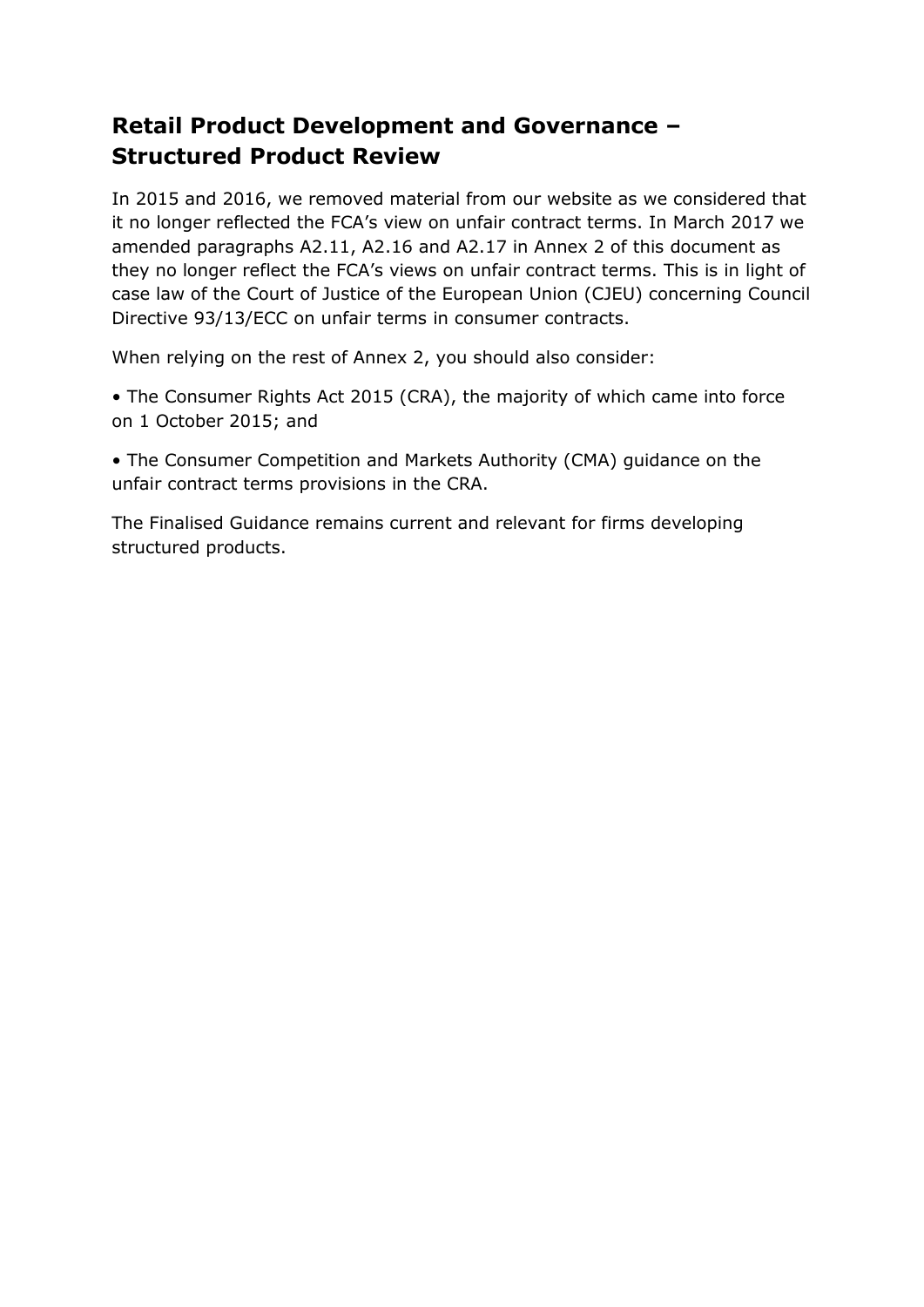# **Finalised guidance**

# **Retail Product Development and Governance – Structured Product Review**



March 2012

# **Contents**

| Product development                         |  |
|---------------------------------------------|--|
|                                             |  |
|                                             |  |
|                                             |  |
| Marketing – distribution and communications |  |
|                                             |  |
|                                             |  |
|                                             |  |
|                                             |  |
|                                             |  |
|                                             |  |
|                                             |  |
|                                             |  |
|                                             |  |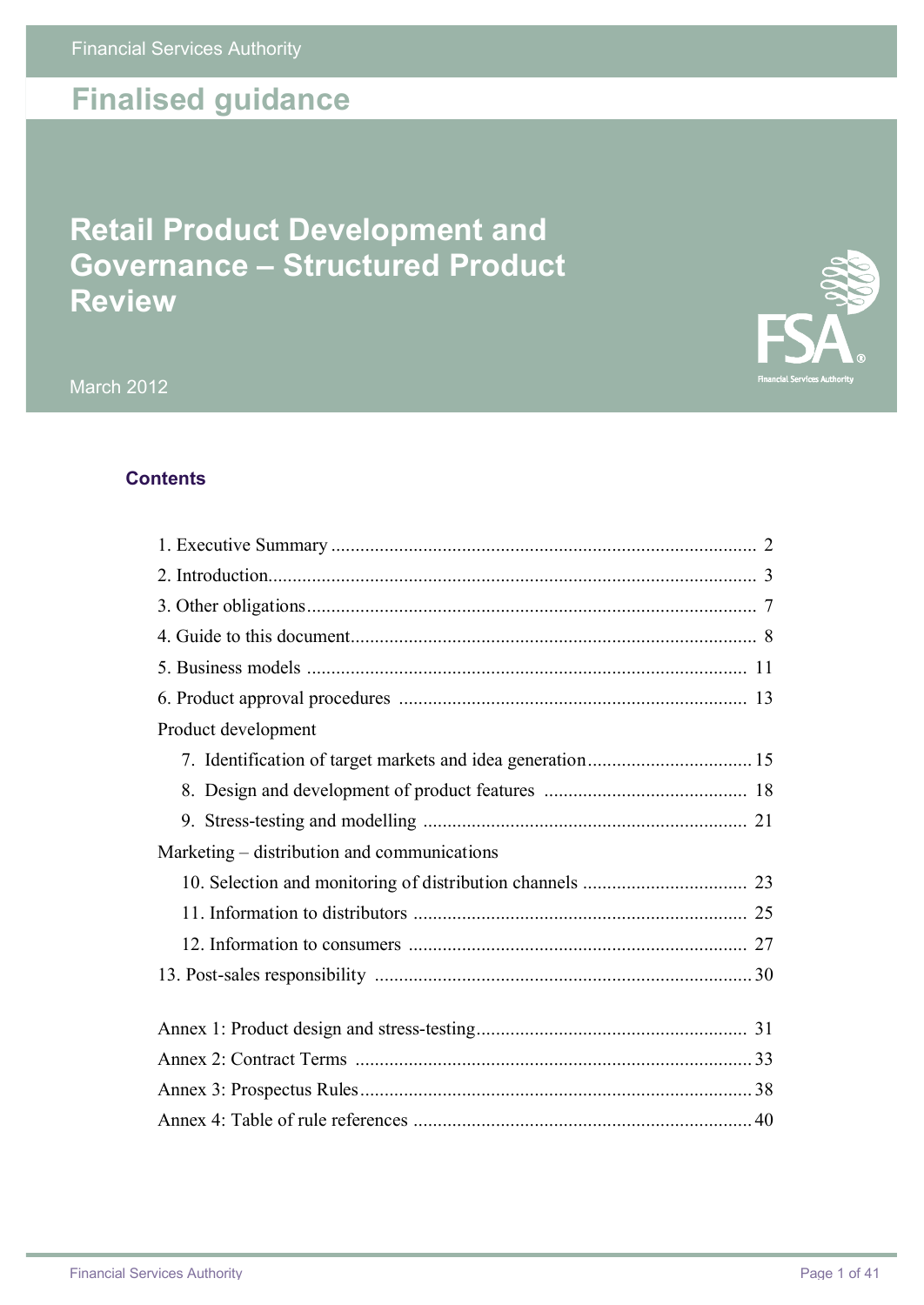## **1 Executive Summary**

- 1.1 Structured products<sup>1</sup> are rising in popularity and we are concerned that the growing number of structured product sales, as well as increasing product complexity, is placing a strain on firms' systems and controls. A lack of robustness in firms' product development and marketing processes can increase the risk of poorly designed products and lead to mis-selling, or mis-buying by consumers.
- 1.2 To address this risk, we assessed seven major providers of structured products between November 2010 and May 2011. The review specifically looked at how the firms were designing structured products, identifying their target markets, and how they handled post-sales responsibilities.

### *What firms should do – in outline*

- identify the target audience and then design products that meet the target audience's needs, rather than merely contributing towards the firm's bottom line;
- · stress-test new products to ensure they are capable of delivering fair outcomes for the target audience;
- ensure a robust product approval process for new products be clear about what *is* a 'new' product; and
- monitor the progress of a product through to the end of its life cycle.
- 1.3 Further and more detailed guidance for firms is set out in each section of this publication. This builds, where applicable, on existing high-level guidance.

- (a) an index (or combination of indices) (other than money market indices);
- (b) a stock (or combination of stocks); or
- (c) a commodity (or combination of commodities).

<sup>1</sup> This publication deals with structured investment products (capital-at risk and non-capital-at-risk) and structured deposits.

We define a structured capital-at-risk product (SCARP) as in our Handbook i.e. as a product, other than a derivative, which provides an agreed level of income or growth over a specified investment period and displays the following characteristics:

<sup>(</sup>a) the customer is exposed to a range of outcomes in respect of the return of initial capital invested;

<sup>(</sup>b) the return of initial capital invested at the end of the investment period is linked by a pre-set formula to the performance of an index, a combination of indices, a 'basket' of selected stocks (typically from an index or indices), or other factor or combination of factors; and

<sup>(</sup>c) if the performance in (b) is within specified limits, repayment of initial capital invested occurs but if not, the customer could lose some or all of the initial capital invested.

A non-SCARP structured investment product is one that promises to provide a minimum return of 100% of the initial capital invested so long as the issuer(s) of the financial instrument(s) underlying the product remain(s) solvent. This repayment of initial capital is not affected by the market risk factors in (b) above.

We define a structured deposit as in our Handbook i.e. as a deposit paid on terms under which any interest or premium will be paid, or is at risk, according to a formula which involves the performance of: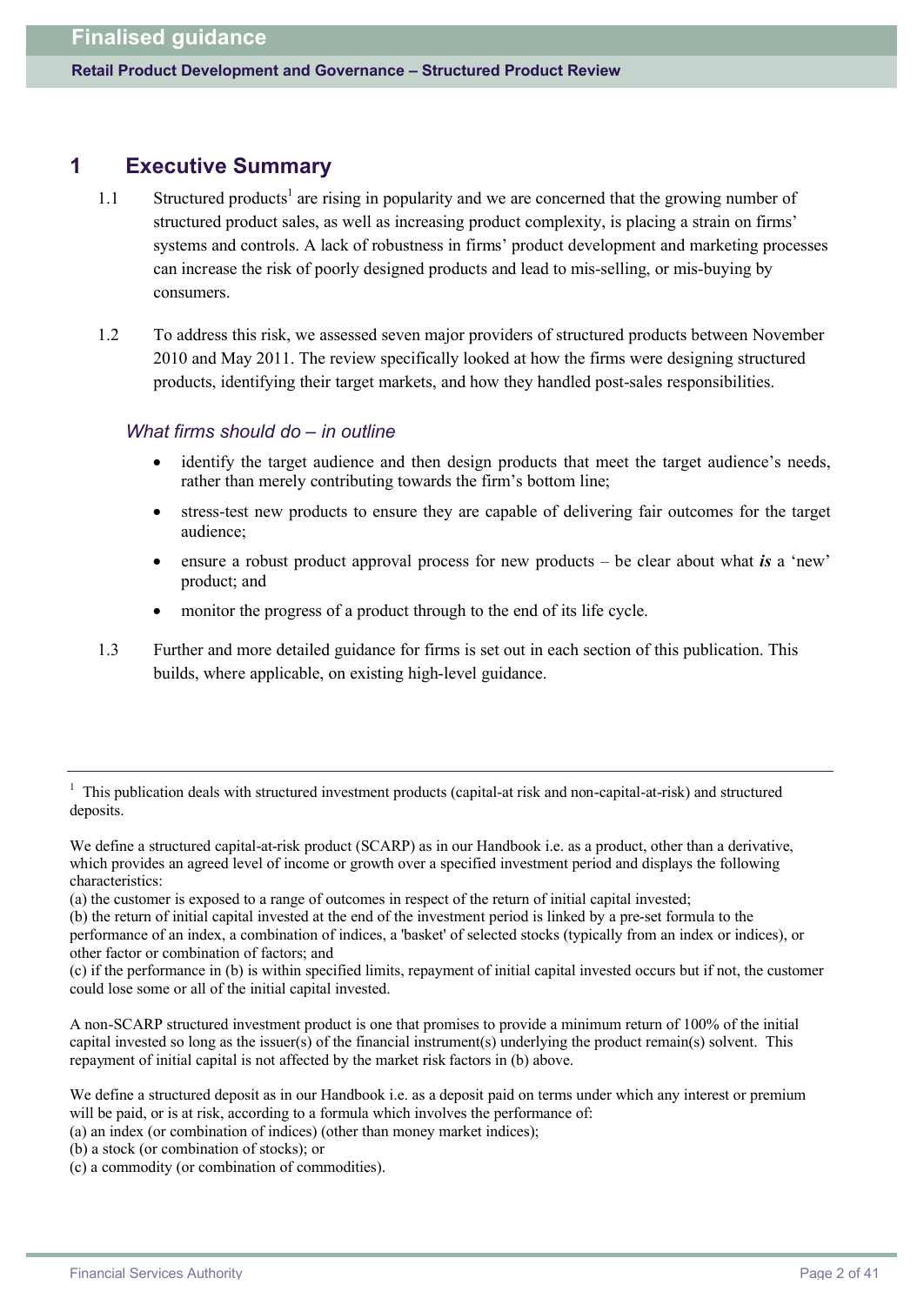# **2 Introduction**

#### *The current macroeconomic environment*

- 2.1 The environmental drivers of risk are set out in our Retail Conduct Risk Outlook 2012<sup>2</sup>.
- 2.2 Many asset classes are still volatile. Consumers respond to volatility by seeking security, but face low yields on traditional savings and investment products. This leads consumers to be attracted by products that claim to offer a degree of security and also promise higher returns. Firms have responded by manufacturing and marketing products that aim to deliver higher returns. In many cases, both the benefits and the risks of these products are opaque.

### *Intervention higher up the value chain*

- 2.3 In this environment, our new guidance set out clear expectations about product development and how firms bring to market retail structured products. This focus on the earlier stages of the product life-cycle, in line with the new more interventionist approach to regulation that the Financial Conduct Authority (FCA) will adopt, demonstrates that we are already seeking to identify potential consumer detriment at a far earlier stage.<sup>3</sup> In doing this, we are continuing on the same path as the joint FSA and Office of Fair Trading (OFT) document, *Payment Protection Products*. 4
- 2.4 We have published separately a Discussion Paper and a subsequent Feedback Statement on the broader issues surrounding product intervention.<sup>5</sup> In the Feedback Statement, we set out 'Next Steps' which include taking forward a single set of rules and guidance on product governance, for example, turning some or all of our previously published material on treating customers fairly (TCF) and the responsibilities of product providers and distributors $<sup>6</sup>$  into rules, and considering</sup> additional interventions going forward.

2 [http://](http://www.fsa.gov.uk/static/pubs/other/rcro12.pdf)<www.fsa.gov.uk/static/pubs/other/rcro12.pdf>

<sup>3</sup> See *The Financial Conduct Authority, Approach to Regulation* (June 2011) – [http://w](http://www.fsa.gov.uk/pubs/events/fca_approach.pdf)[ww.fsa.gov.uk/pubs/events/fca\\_approach.pdf](www.fsa.gov.uk/pubs/events/fca_approach.pdf)

<sup>4</sup>

[http://w](http://www.fsa.gov.uk/pages/Library/Policy/guidance_consultations/2011/11_26.shtml)[ww.fsa.gov.uk/pages/Library/Policy/guidance\\_consultations/2011/11\\_26.shtml](www.fsa.gov.uk/pages/Library/Policy/guidance_consultations/2011/11_26.shtml)

<sup>&</sup>lt;sup>5</sup> [http://w](http://www.fsa.gov.uk/pubs/discussion/fs11_03.pdf)[ww.fsa.gov.uk/pubs/discussion/dp11\\_01.pdf](www.fsa.gov.uk/pubs/discussion/dp11_01.pdf) and http://w[ww.fsa.gov.uk/pubs/discussion/fs11\\_03.pdf](www.fsa.gov.uk/pubs/discussion/fs11_03.pdf)

<sup>6</sup> The Responsibilities of Providers and Distributors for the Fair Treatment of Customers: <http://fsahandbook.info/FSA/html/handbook/RPPD>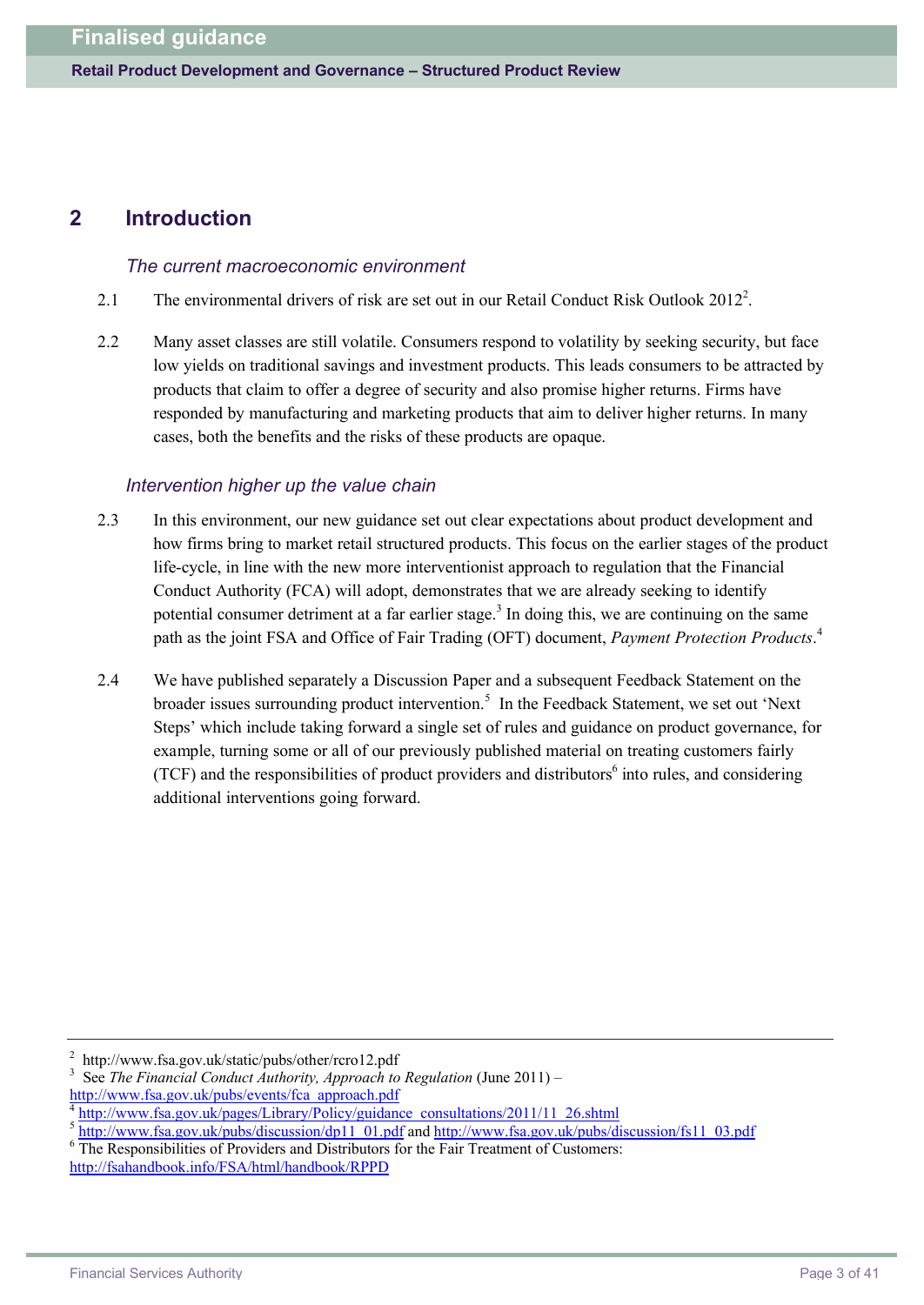#### *Product governance*

- 2.5 In this paper we focus on the key issues of governance which arise in the development and marketing of structured products. By governance we mean systems and controls in relation to product design, product management and distribution strategies. Our work focused on product providers, so we did *not* assess sales processes or the quality/suitability of individual sales, nor did we include distributors in the review. The FSA will be doing further work on these issues in 2012.
- 2.6 The key finding from our review is that, while firms had taken on board many of our messages on treating customers fairly, there were still weaknesses in product governance arrangements. Overall, firms still focused too much on their commercial position, potentially at the expense of consumer outcomes.
- 2.7 We have held individual feedback sessions with all the firms in our sample, and we are taking action with those firms where we identified problems. This includes requiring significant change to product governance arrangements where necessary.
- 2.8 It is important that firms consider the issues raised in this document, compare their product governance to the guidance set out, and address all the areas for improvement that they identify as a result.
- 2.9 While this publication sets out guidance for provider firms on the development of structured products, it may also be relevant to other retail products with appropriate modifications: most firms told us that they apply the same governance principles, and follow the same or similar procedures, for all new product types.

### *FSA work in this area*

- 2.10 Our previous work, including our investigation of the structured investment products market following the Lehmans collapse in 2008, had identified *potential* risks to consumers arising from a number of factors, including:
	- · poor identification of target market;
	- lack of due diligence on counterparties;
	- · inadequate testing of product features;
	- lack of due diligence on distribution channels; and
	- · poor use of customer feedback and other management information.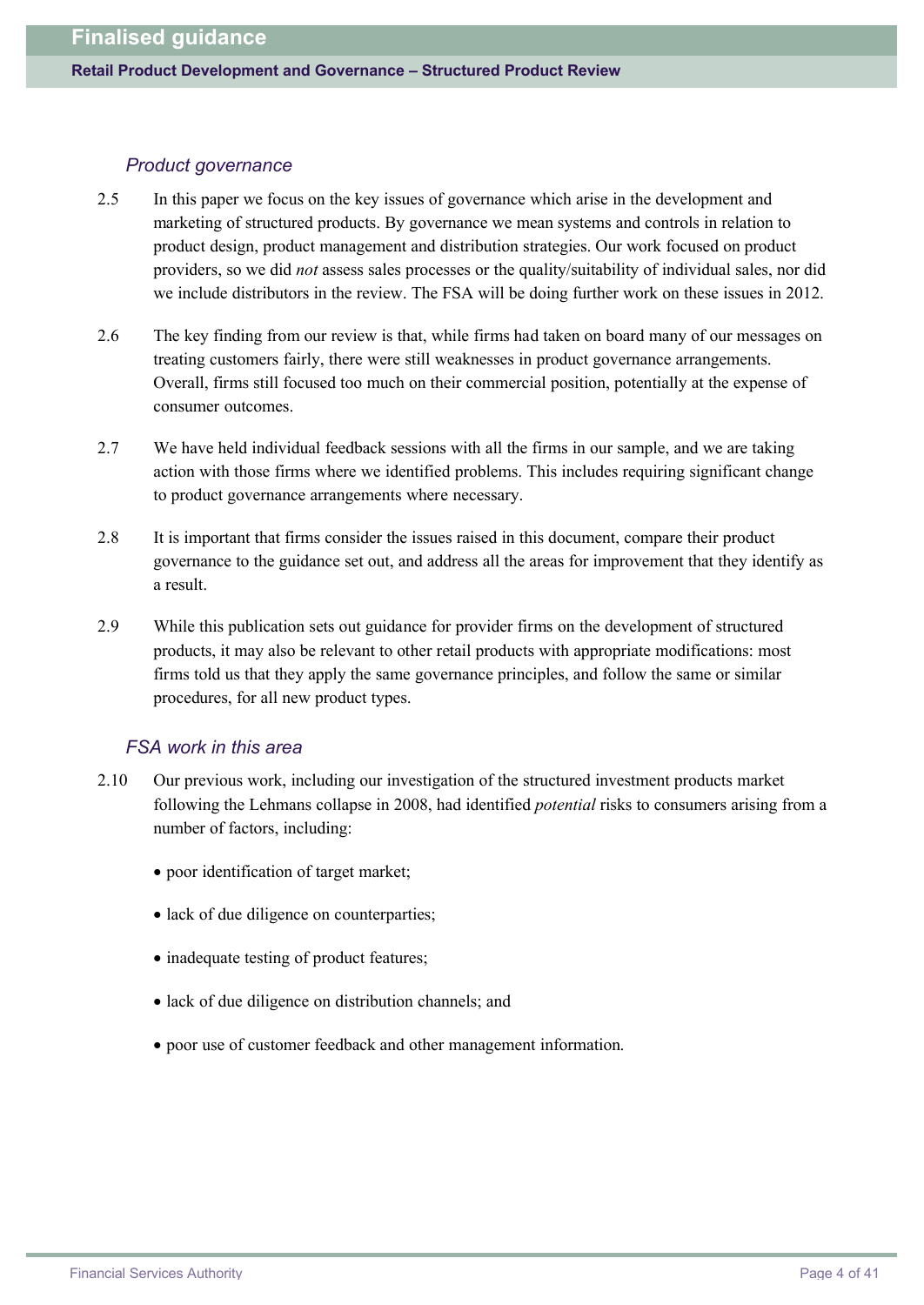- 2.11 We set out material on these issues in our communication of October 2009, *Treating Customers Fairly – Structured Investment Products*. 7
- 2.12 In our view, there was a risk that the continuing growth in the market for structured products generally (including structured deposits), together with increasing product complexity, would place strain on firms' product governance. Lack of robustness in firms' product development and marketing processes would increase the risk of poorly-designed products and mis-selling or misbuying further down the value chain.
- 2.13 We therefore carried out a thematic review in structured product provider firms between November 2010 and May 2011 to assess the extent of these continuing risks, and how they might be mitigated. We also wanted to assess firms' responses to our October 2009 communication, and to consider whether any regulatory action against individual firms was necessary. We visited seven major structured product providers, which we estimate provide at least 50% of structured products in the retail market by volume and value.

<sup>&</sup>lt;sup>7</sup> [http://w](http://www.fsa.gov.uk/pubs/other/tcf_structured.pdf)[ww.fsa.gov.uk/pubs/other/tcf\\_structured.pdf](www.fsa.gov.uk/pubs/other/tcf_structured.pdf)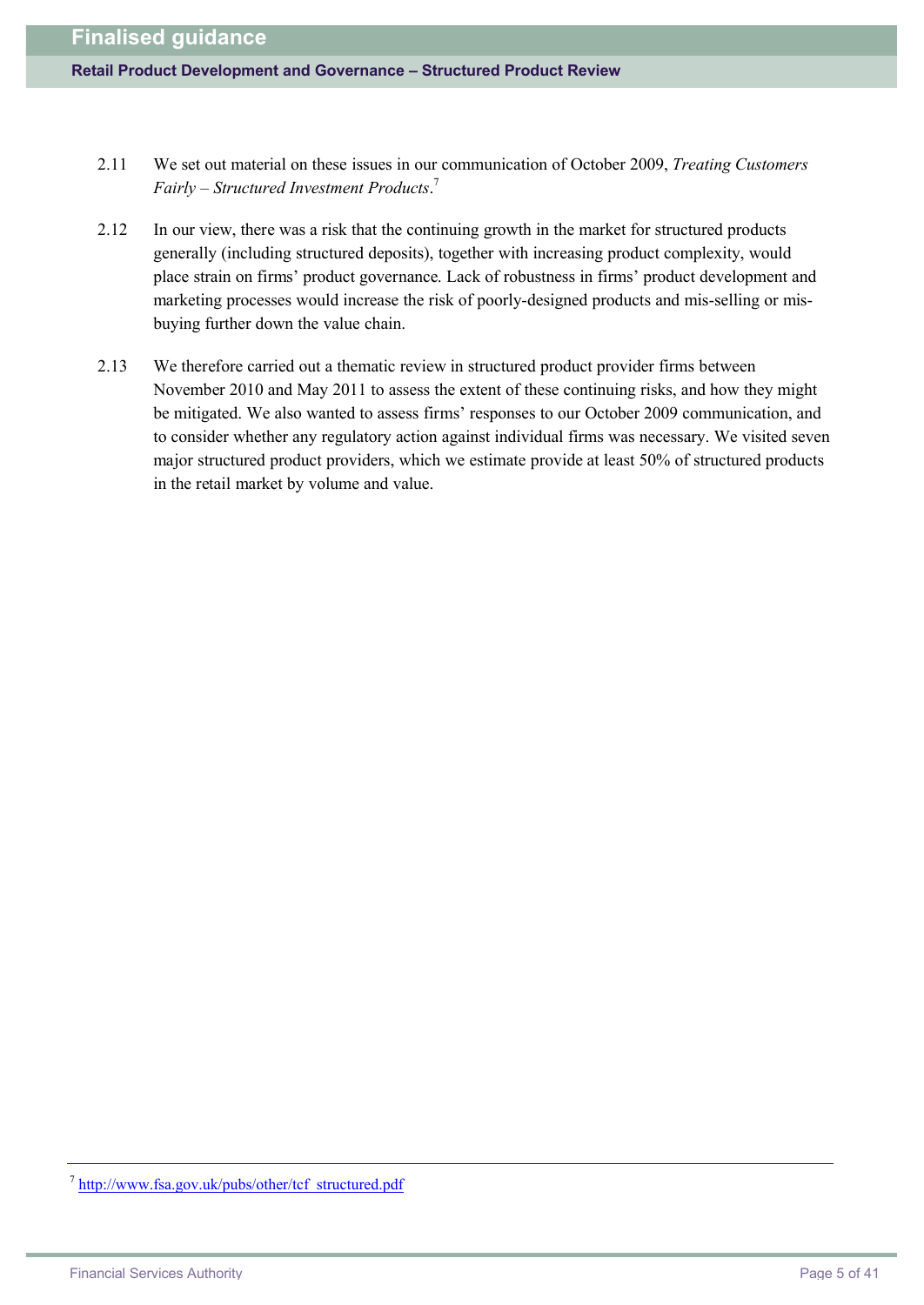# **3 Other obligations**

3.1 While the focus of this communication is on product governance and treating customers fairly, we remind firms of their other relevant obligations, which continue, and which this guidance does not replace.

### *Collective Investment Schemes*

3.2 Structured investment products can be set up as authorised collective investment schemes (CISs), and where they are, firms should refer to the rules and guidance in our CIS specialist sourcebook (COLL), including (but not limited to) our rules on collateral and valuations. We remind firms also of our publication *Treating Customers Fairly and UK Authorised Collective Investment Scheme Managers*. <sup>8</sup> The guidance set out in this publication applies in addition to those existing rules.

### *Prospectus Directive*

3.3 One of the legal requirements that need to be considered when designing and marketing a structured product is the potential need to produce a prospectus. The obligation applies to defined categories of transferable securities including shares in companies, bonds, and certain options, warrants and derivatives but excluding units of open-ended collective investment schemes (which may fall under the separate regime applying to such units referred to above). An offer to the public is defined as a communication in any form giving sufficient information on the terms of the offer and the securities to be offered to enable investors to decide to purchase or subscribe for the securities. Firms should reconsider the requirement to produce a prospectus in light of the specific features of each product (and each offer thereof), as small variations could change the legal analysis. We set out more detail on this in **Annex 3**.

<sup>&</sup>lt;sup>8</sup> [http://w](http://www.fsa.gov.uk/pubs/other/TCF_CIs_managers.pdf)[ww.fsa.gov.uk/pubs/other/TCF\\_CIs\\_managers.pdf](www.fsa.gov.uk/pubs/other/TCF_CIs_managers.pdf)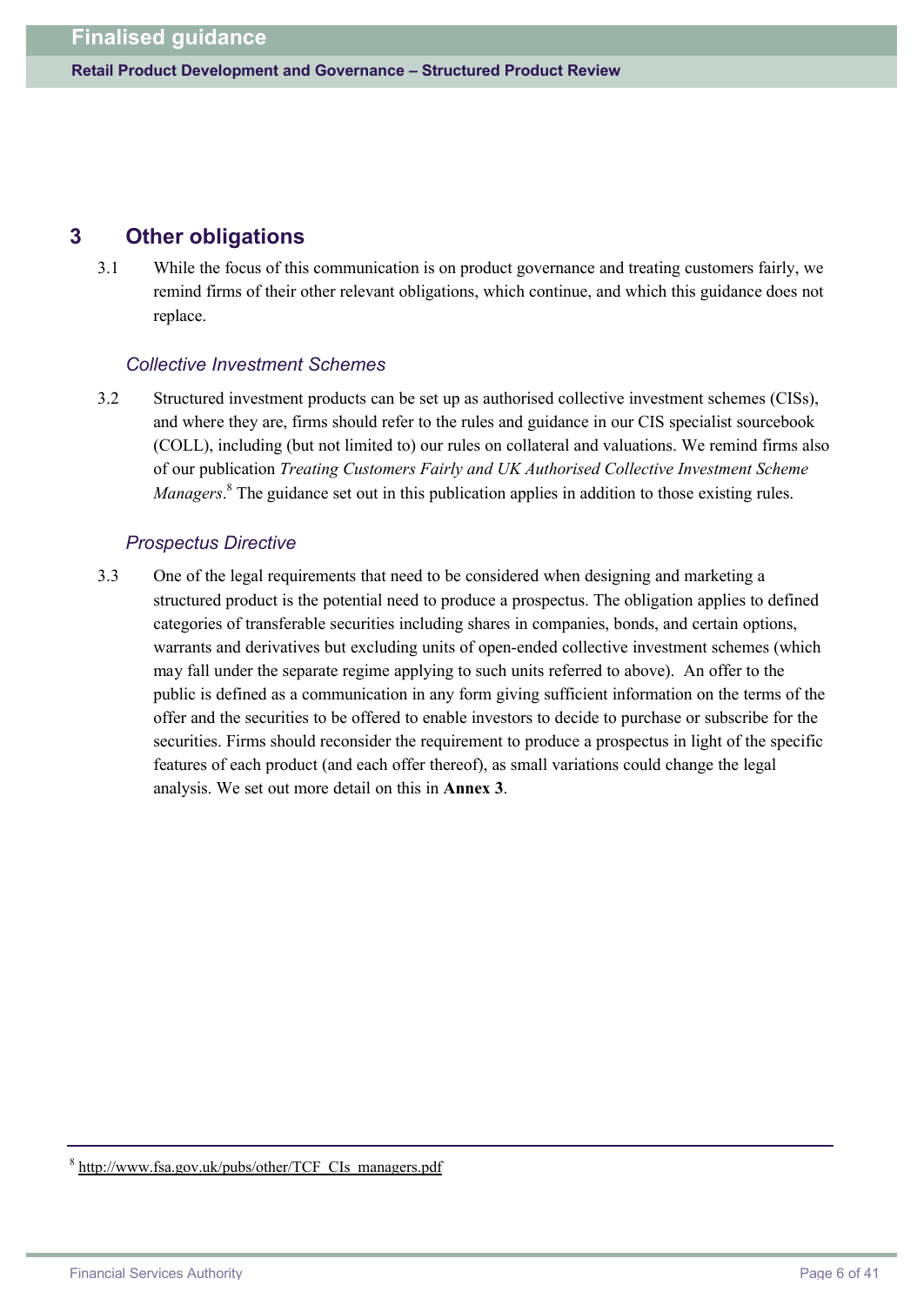# **4 Guide to this document**

### *Findings and good/poor practice*

4.1 We set out our findings in each area at a level of detail that does not enable individual firms to be identified. The findings include examples of poor practice, where we found it. Good practice, which exemplifies some of the points set out as guidance (see below) and may contain elements of best practice which goes beyond that, is highlighted separately.

### *Guidance*

- 4.2 This publication contains material which constitutes guidance issued under section 157 of the Financial Services and Markets Act 2000 (FSMA). We give our view on what the FSA's Principles for Businesses and high-level rules contained in sourcebooks within our Handbook such as  $\text{SYSC}^9$ ,  $\text{C} \text{O} \text{BS}^{10}$  and  $\text{BC} \text{O} \text{BS}^{11}$  (as applicable) require of firms that develop and market structured investment products and structured deposits. The guidance is forward-looking, so we do not expect firms to proactively review existing products, other than under their current arrangements.
- 4.3 We also set out guidance on the Prospectus Rules. In addition, the publication contains guidance on the Unfair Terms in Consumer Contracts Regulations 1999 (UTCCRs), which was made with immediate effect from 2 November 2011.

### *Interpretation*

- 4.4 The guidance is marked as 'Actions for firms'. We have marked the guidance applicable to structured investment products only; applicable to structured deposits only; and that applicable to all structured products, i.e. structured investment products and structured deposits. We use 'expect' or 'should' to indicate that we think firms ought to consider a particular action to comply with a rule and to achieve a desirable outcome, not that they must follow a prescribed course of action.
- 4.5 What a firm has to do to meet the requirements of a Principle will depend on the circumstances, including the riskiness or complexity of the product, who the firm is dealing with (another firm or a customer, for example) and the financial sophistication of the target market. Firms should bear all of these factors in mind in order to interpret the requirements of the Principles in a way that is proportionate. The 'Actions for firms' described in this publication apply to the extent that the Principles (and where relevant, the high-level rules contained in SYSC, COBS and BCOBS) themselves apply.

<sup>9</sup> Senior Management Arrangements, Systems and Controls

<sup>&</sup>lt;sup>10</sup> Conduct of Business sourcebook

<sup>11</sup> Banking Conduct of Business sourcebook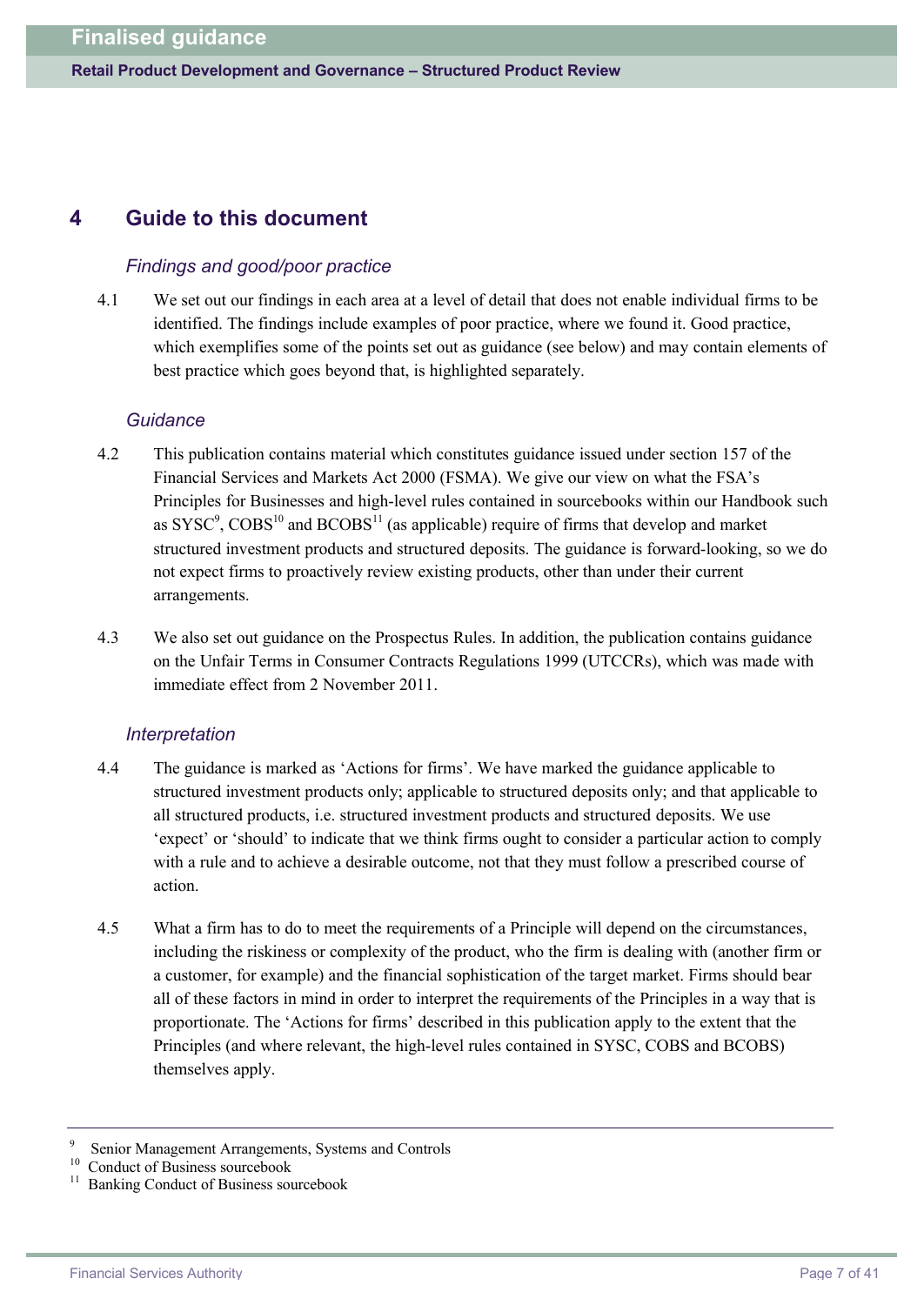4.6 This guidance is not a complete exposition of all a provider firm's responsibilities. As guidance issued under FSMA, it will not be binding on those to whom FSMA and our rules apply and need not be followed in order to achieve compliance with the rules or other requirements<sup>12</sup>. There will be no presumption that departing from it indicates a breach of a rule. However, the guidance may be relevant in an enforcement context, for example to explain the regulatory context. If a person acts in accordance with the guidance in the circumstances contemplated by it, then the FSA will not take action against that person in relation to the aspects of the rules to which the guidance relates.

### *i) Structured investment products*

- 4.7 For structured investment products, this material builds on the October 2009 communication, which was itself based on *The Responsibilities of Providers and Distributors for the Fair Treatment of Customers* (the RPPD) and made tailored comments on the way that the RPPD should be interpreted by structured investment product providers.
- 4.8 Like the RPPD, this publication looks particularly to the following Principles for Businesses (the Principles):
	- · Principle 2 (A firm must conduct its business with due skill, care and diligence);
	- · Principle 3 (A firm must take reasonable care to organise and control its affairs responsibly and effectively, with adequate risk management systems);
	- · Principle 6 (A firm must pay due regard to the interests of its customers and treat them fairly); and
	- · Principle 7 (A firm must pay due regard to the information needs of its clients, and communicate information to them in a way which is clear, fair and not misleading)

although all the Principles remain applicable to authorised firms at all times.

### *ii) Structured deposits*

4.9 For structured deposits, this publication sets out new formal guidance on the Principles, the most relevant of which are set out above<sup>13</sup>.

<sup>&</sup>lt;sup>12</sup> Other requirements may include The Consumer Protection from Unfair Trading Regulations 2008.

<sup>&</sup>lt;sup>13</sup> Accepting deposits is a regulated activity under FSMA. While advising on and arranging a deposit are not distinct regulated activities, firms may have obligations under the general law or FSA rules in relation to the distribution of structured deposits in some circumstances. One example of this is where a deposit-taker chooses to give advice about the merits of the deposit to a customer in connection with the activity of accepting a structured deposit. Another example is where an independent financial adviser gives advice on a structured deposit in the context of, or as part of, giving investment advice.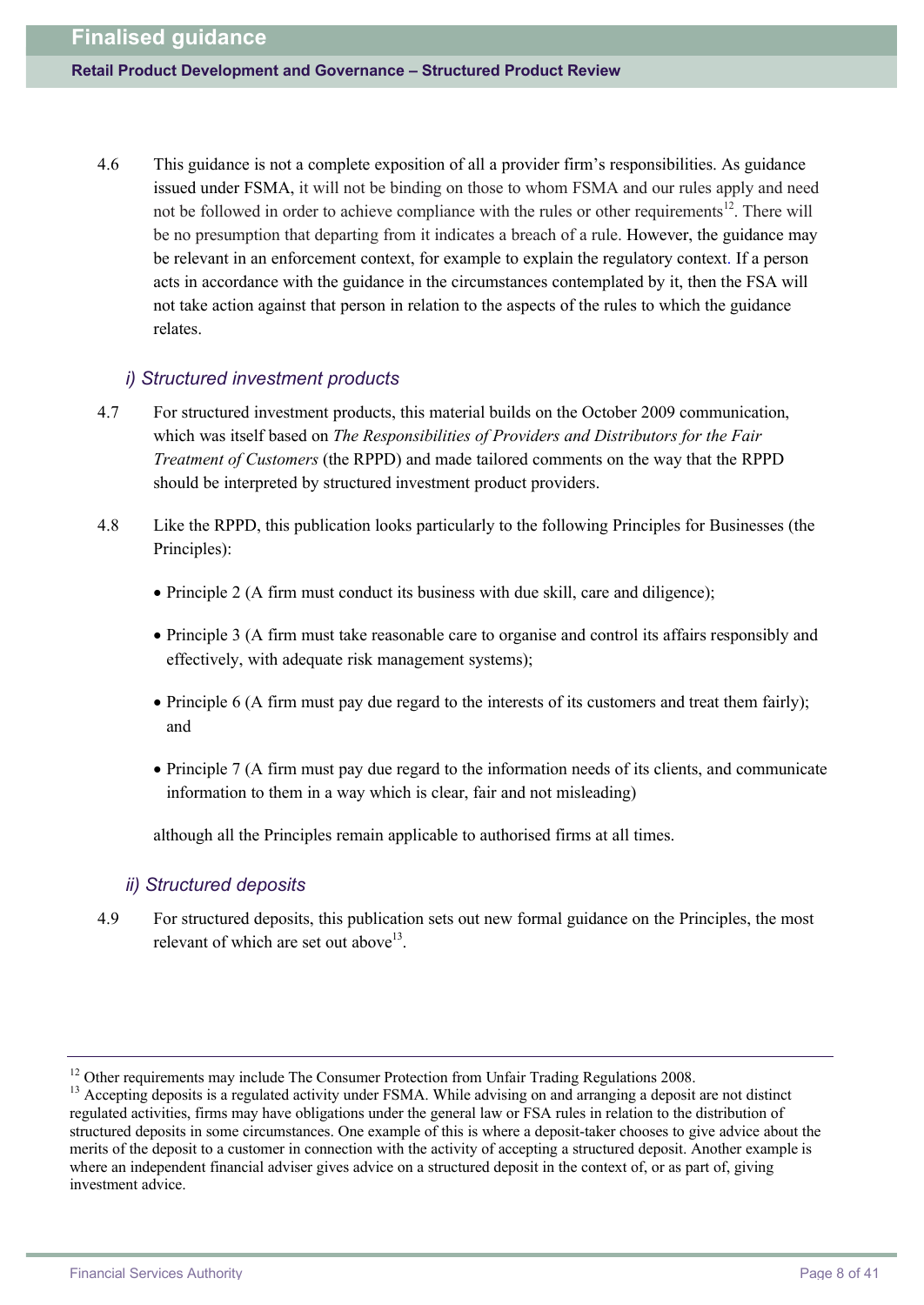#### *Contract terms*

4.10 The material on contract terms at **Annex 2** is guidance on the UTCCRs. We were not required by FSMA to consult on such material. We therefore published this material as guidance with immediate effect from 2 November 2011.

#### *Organisation of material in this publication*

- 4.11 In the following sections, we deal first with firms' business models in relation to structured products. We then deal with the eight key areas of product development and governance:
	- product approval procedures;
	- identification of target market and generation of products ideas;
	- design and development of product features:
	- stress-testing and modelling;
	- · selection and monitoring of distribution channels;
	- information to distributors:
	- information to consumers; and
	- post-sales responsibility.
- 4.12 In each of these sections, we report the findings from our thematic review, outline any examples of good practice, and set out our guidance under the heading 'Actions for firms'.
- 4.13 We have included annexes on:
	- the technical aspects of stress-testing products;
	- · contract terms for structured products;
	- · the Prospectus Rules; and
	- the rules to which our guidance relates.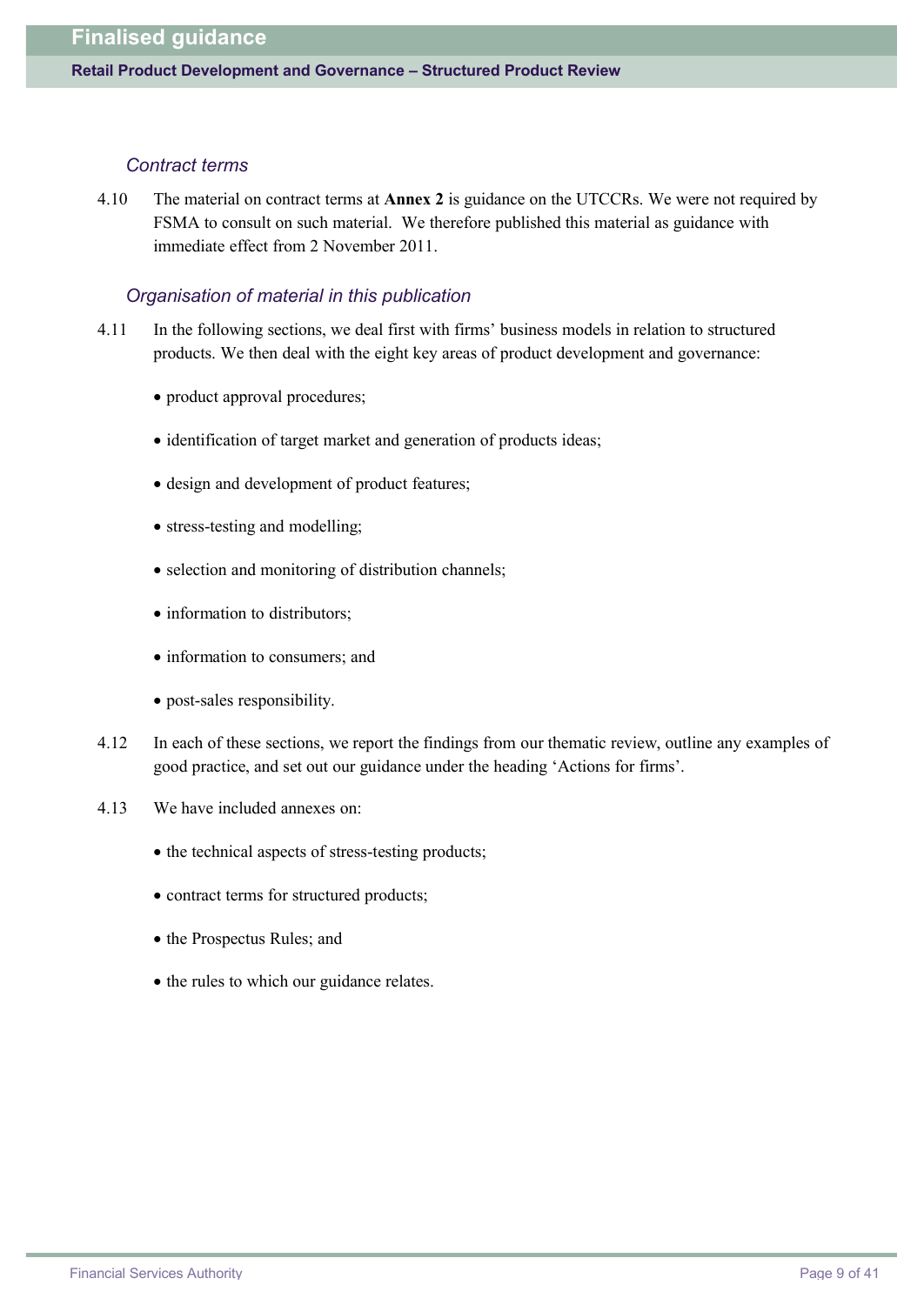# **5 Business models**

### *The UK market*

*We are grateful to Structured Retail Products Ltd. for permission to use information from their publication The United Kingdom Structured Retail Product Market, 2011 Review (April 2011).*

- 5.1 Structured products have been available to retail consumers in the UK since the early 1990s and the UK market is now the fifth largest in Europe by sales and by outstanding value. Sales fell 8% to £13.5bn in 2010 (following a 71% increase in 2009) but assets under management still rose 13% year on year to £51.96bn at year-end 2010. Respondents to a survey by <www.StructuredRetailProducts.com> of the main UK players in January 2011 provided the consensus view that sales would grow 15% in 2011.
- 5.2 The UK is an active market: for example, 1,006 tranche<sup>14</sup> products were offered in 2010, the same number as in 2008, but down slightly on 2009's total of 1,096. The majority of products continue to offer *at least* 100% capital protection. However, in 2010 there were, for the first time, more capital-at-risk products available than those that offered *simple* 100% capital protection.
- 5.3 Against the continuing popularity of more simple pay-offs, there was a significant increase in the use of the auto-callable (knockout) feature<sup>15</sup> in 2010, with 188 products, up from 123 in 2009. While the dominant underlying pay-off reference is still the UK FTSE100, diversification was apparent in 2010, especially as the year progressed. The FTSE was the sole underlying reference for approximately 90% of products in the first few months of 2010, but by December that had fallen to 65%
- 5.4 The UK uses a wider range of financial instruments than other European markets. In 2010, the medium-term note and deposit were used most frequently, but a variety of other instruments were used, including preference shares, shares in OEICS and Special Purpose Vehicles, and certificates.
- 5.5 While there were 64 individual providers (44 provider groups) involved in the tranche market in 2010, market share remains concentrated among five provider groups, which accounted for 72% of the market in 2010.

### *Findings*

5.6 Against this environment, we selected firms with different business models, using various distribution strategies. Most of the firms manufactured structured deposits as well as structured investment products.

<sup>&</sup>lt;sup>14</sup> A tranche product is one which is issued in successive amounts of a limited size.<br><sup>15</sup> A product with this feature matures early if the underlying index reaches a pre-de

<sup>15</sup> A product with this feature matures early if the underlying index reaches a pre-defined level, either before or (usually) on a pre-determined date.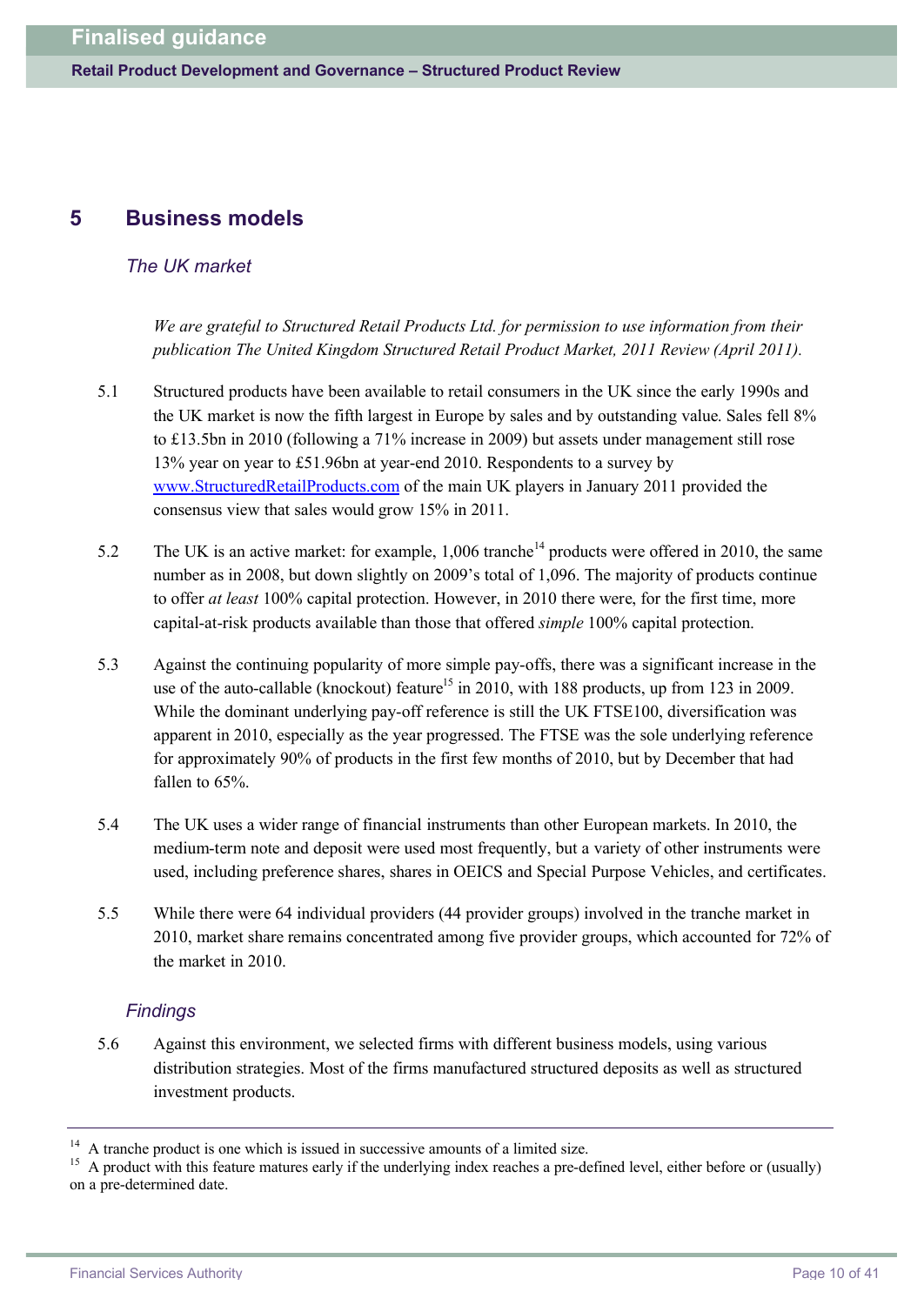- 5.7 We found that, broadly, firms lacked a clear strategic purpose in manufacturing structured products, or at least were unable to articulate a coherent strategy. We believe this fed through into their product ranges, which we felt were disproportionately influenced by pricing and market pressures.
- 5.8 At the governance level, we found a basic weakness in firms' identification of the target market(s) for their products. We believe this reflects a strategic failure to consider: 'What do consumers need and want? How can we make it?' as opposed to 'What can we make? How can we persuade consumers to buy it?'
- 5.9 We believe it also reflects our overall finding that firms focused too much on their commercial position, potentially at the expense of consumer outcomes.

#### *Actions for firms (relevant to all structured products)*

- 5.10 All firms need to have adequate controls around the development and marketing of their products. However, where a firm's business model relies significantly on a particular product or class of product, the firm's controls over the risks associated with the development and marketing of those products should be particularly robust in order to reflect that reliance.
- 5.11 While we recognise that they must operate on a commercially sound basis, firms should strike a balance with pricing and market pressures to ensure that fair consumer outcomes are delivered.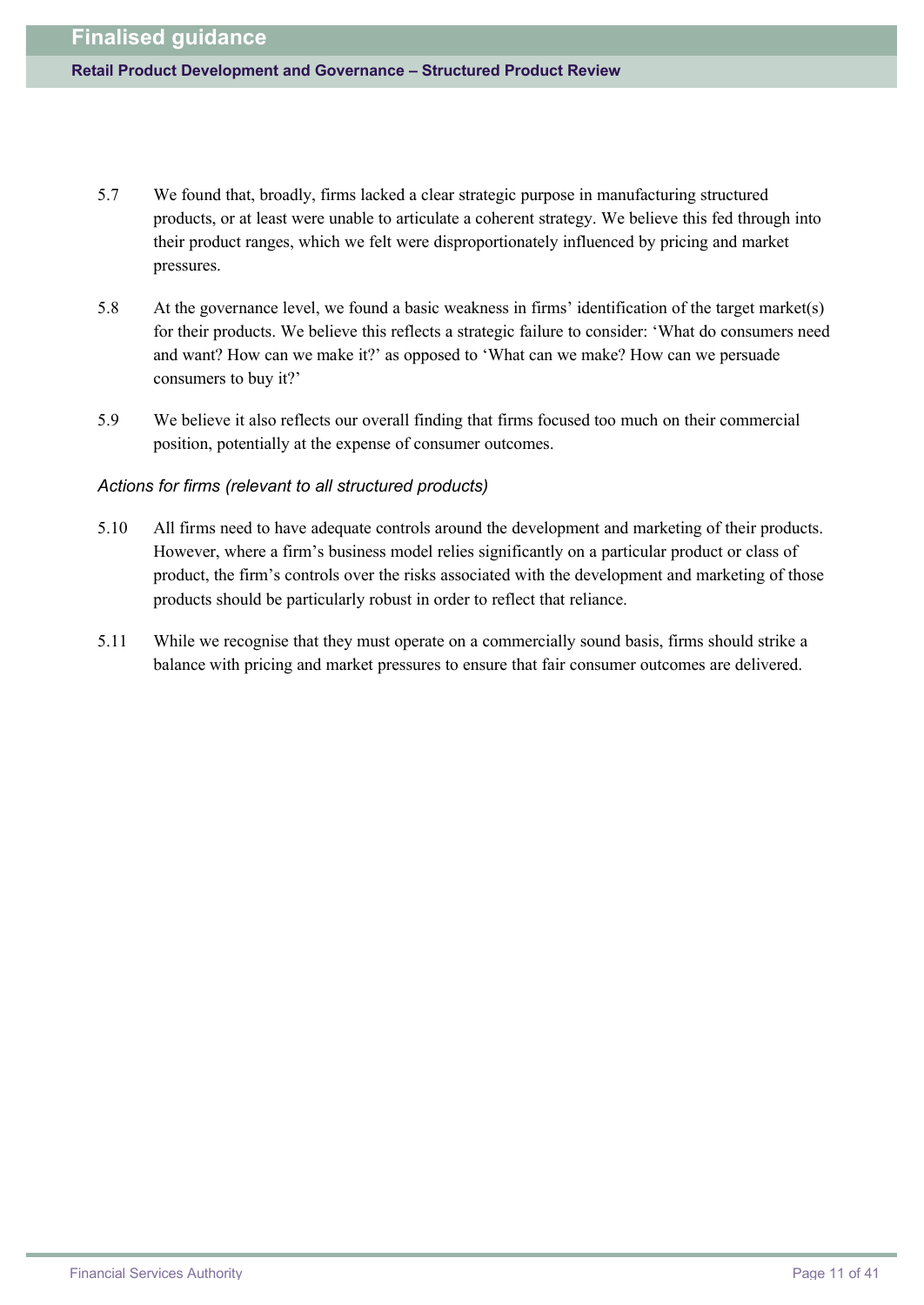# **6 Product approval procedures**

### *Findings*

- 6.1 All the firms in our sample had established a process for approving new structured products. The structure and methodology of these processes varied across firms. Processes generally ensured that new products could not be launched without obtaining formal approval and sign-off from key stakeholders.
- 6.2 Some firms had complex product governance frameworks consisting of numerous committees with overlapping memberships. We found that some key stakeholders in these firms lacked clarity on elements of the process.
- 6.3 The criteria for classifying a structured product as 'new' differed amongst firms, but generally related to any significant variation to the product, such as changes in: counterparties, pay-off profiles, product shape, underlying index, and distribution channels. These factors in effect determined whether a particular product or tranche underwent the full product governance and approval process.
- 6.4 A common theme was the adoption of an abridged or 'light' product approval process. This was typically used for approving new tranches of existing structured products. The systems and controls for the light approval processes varied significantly across firms and we identified a number of weaknesses and potential risks. Some firms had set wide parameters which could allow product features to be modified significantly without undergoing the full approval process.
- 6.5 In several cases, we observed an over-reliance on the judgement and discretion of key individuals to achieve acceptable outcomes and provide 'sense-checks' rather than these safeguards being embedded in the actual product approval process. By contrast, in some firms we noted that a high degree of control and influence was exerted by product design staff.
- 6.6 We also found problems with firms' adherence to their own procedures, often under the impact of commercial pressures. Some firms in the sample had well-documented product approval systems which appeared robust on paper. However, we noted that the full governance process was not always followed in practice. A number of firms could not provide any examples of robust challenge that had been raised from a compliance, risk or treating customers fairly perspective.

### *Good practice*

6.7 One firm had a post-launch review of new products built in to the approval process. Products could be approved subject to conditions, which could include specific points to be tested in the post-launch review, for example checking any risk assumptions made in the development of the product.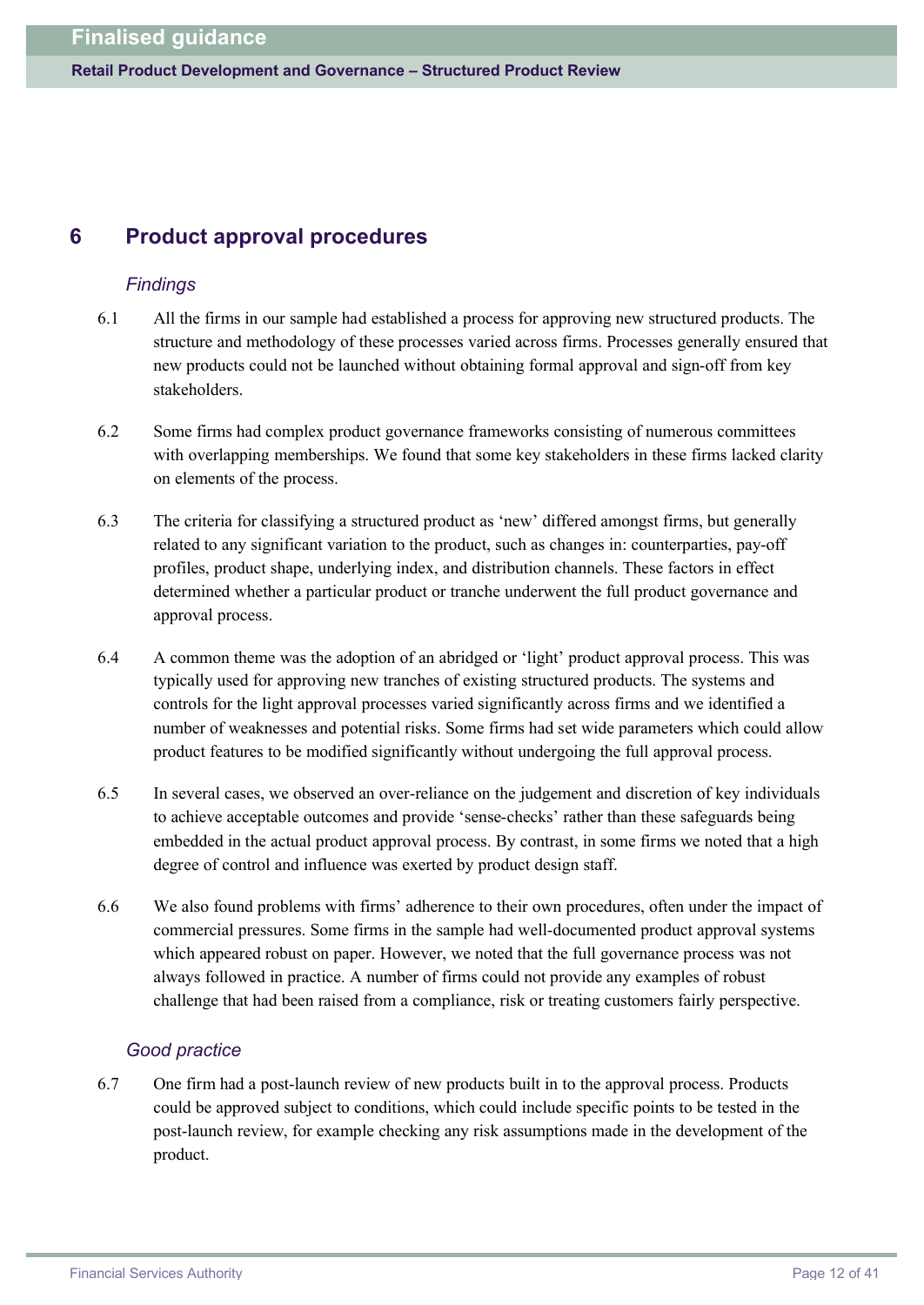6.8 Another firm had a general system of reviewing products on a regular basis, to guard against 'product creep', where small changes to product tranches can result over time in a whole new product which has circumvented the full approval process.

#### *Actions for firms (relevant to all structured products)*

- 6.9 We expect firms to have transparent and auditable product approval frameworks which:
	- have clear roles and responsibilities for those operating them;
	- incorporate effective scrutiny and challenge;
	- · embed the delivery of fair outcomes for customers;
	- · manage any conflicts between the firm and the customer (for example in the pricing of debt issued by the firm) properly;
	- · have clear criteria for when an abridged or 'light' process may be used and for what constitutes a 'new' product;
	- · take account of changes in the external environment; and
	- · have a review mechanism to prevent product 'creep'.
- 6.10 Firms should ensure that the product approval process is not compromised as a result of commercial, time or funding pressures, allows for review and challenge by the risk and compliance functions, and is not compromised as a result of senior management over-ride.
- 6.11 Firms should review and update as appropriate the approval process on a regular basis to ensure that it remains robust and fit for purpose.
- 6.12 Overall, we expect firms:
	- · to have a product approval process that is robust and fit for purpose;
	- · to ensure that it is implemented properly; and
	- to review the process regularly.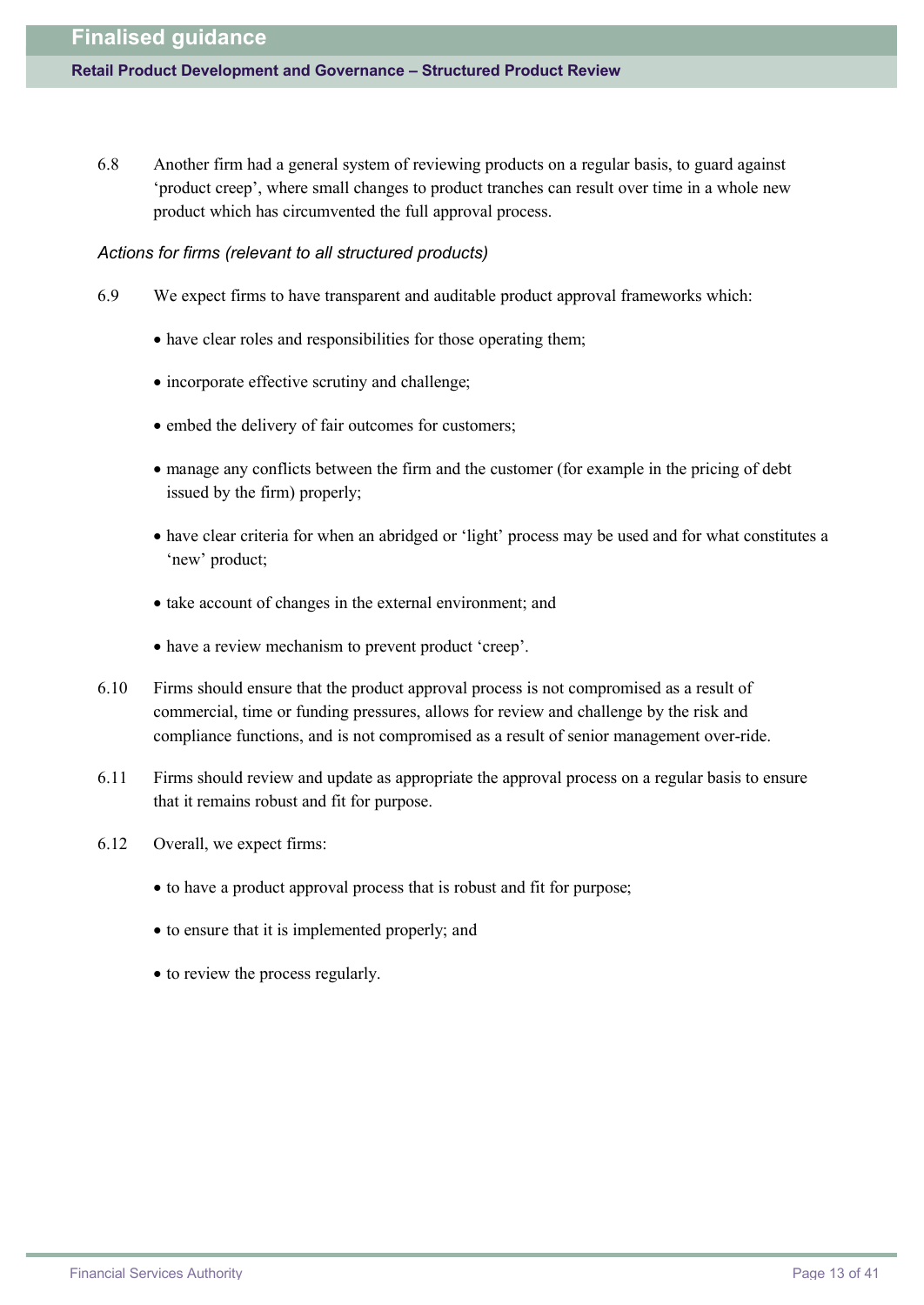# **Product Development**

# **7 Identification of target markets and idea generation**

### *Findings*

- 7.1 A majority of firms felt they knew their customers through other products and services they supplied to them. Other firms produced a range of products over a broad retail spectrum, but without identifying particular markets for any of them. We believe this placed disproportionate responsibility on distributors.
- **7.2** All firms carried out some form of consumer research. Overall, we found that it focused on how products could be sold more efficiently, rather than on consumers' needs and wants, and on their understanding of the product. Instead, firms used a number of other sources of ideas for their products: feedback from the sales force or intermediaries; in-house investment 'themes' (such as emerging markets, commodities, inflation etc); and competitor analysis. This again reflects the relative overweighting of commercial factors compared to ensuring fair consumer outcomes.
- 7.3 Overall, we found that firms (particularly those using an intermediated distribution model) did not have a clear enough idea of a target market and of its needs and wants – and so could not communicate this to distributors: see **Information to distributors**.

### *Good practice*

- 7.4 Some firms had programmes of consumer research, rather than simply carrying out research ad hoc. The research that gave firms a better understanding of their target market(s) was that which sought to establish consumers' potential wants and needs, and to assess what the customer actually understood about the product (and so the potential risk of misunderstanding and a less than satisfactory customer outcome). We saw research that explored consumer understanding, attitudes, values and needs, as well as research that sought to test product literature. This worked better through a qualitative approach, where there could be in-depth exploration of responses, rather than through quantitative approaches, which used pre-determined response categories.
- 7.5 One firm had filtered out a proposal for a product that referenced a particular market index at the idea-generation stage, as it was considered to be too volatile for a mass retail target market.

# *Further considerations*

### *i) Advised sales*

7.6 While target market identification by the provider helps to ensure that the right product reaches the right customers through appropriate marketing (whichever distribution channel is chosen), we recognise that in the case of advised sales this cannot replace the assessment of the suitability of a product for an individual customer by the adviser. It remains the adviser's responsibility to make a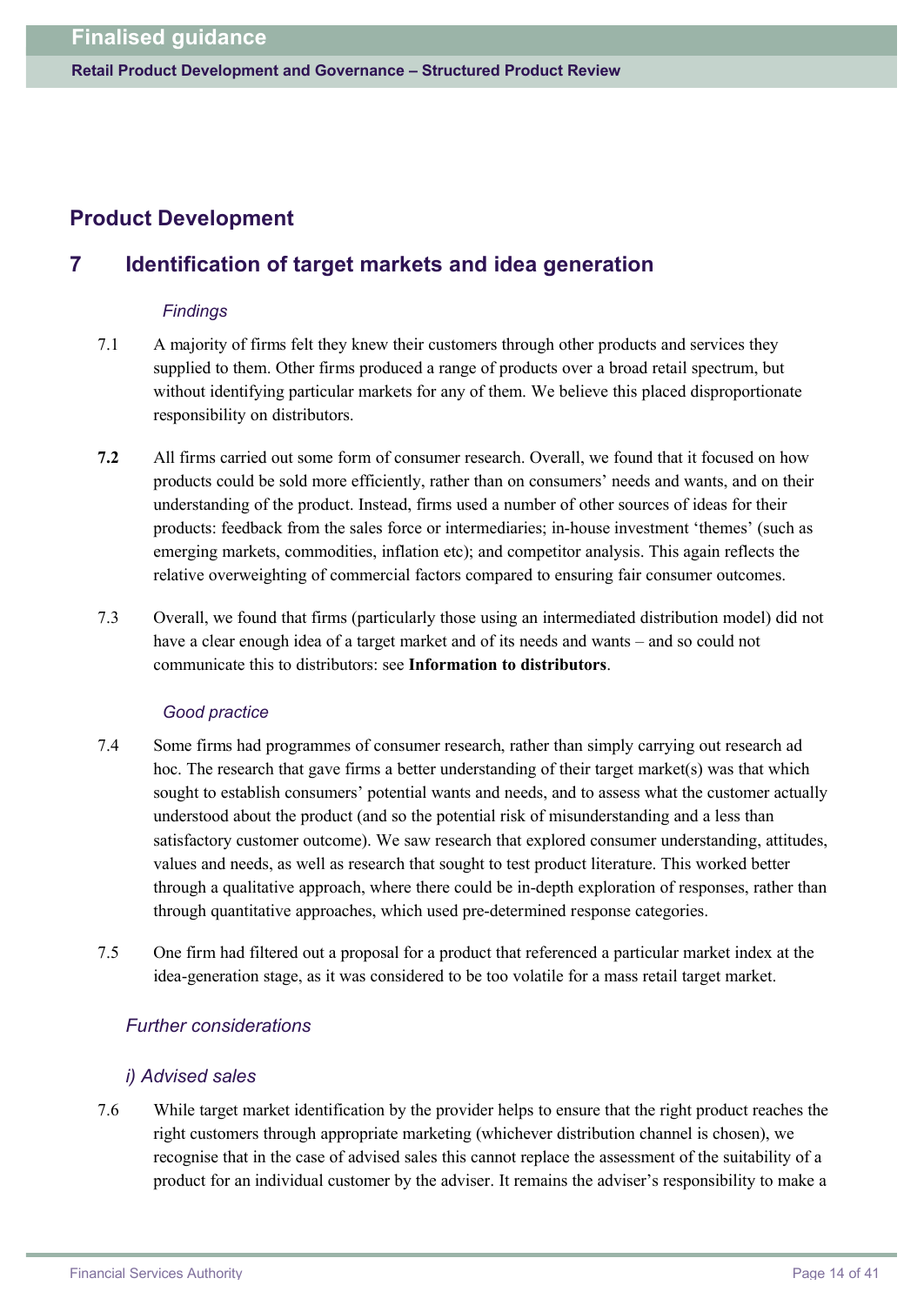suitable recommendation and ensure before recommending a product that they understand the risks associated with that product. Where advisers do not understand products, they should not recommend them.

### *ii) Equality and diversity*

- 7.7 It is important for providers to ensure they are compliant with their obligations under equality legislation when identifying target markets and designing products and product terms and conditions. Understanding the diverse needs of different groups of customers, and taking these into account when developing and marketing products will help firms ensure that they do not breach equality legislation.
- 7.8 It is also important for firms to ensure they have appropriate controls in place to avoid the risk of unlawful discrimination arising from their policies, processes and practices, including in the area of product governance.
- 7.9 To find more information on legal obligations, see the Equality and Human Rights Commission website: [http://](http://www.equalityhumanrights.com/)[www.equalityhumanrights.com/.](www.equalityhumanrights.com/)

#### *Actions for firms (all structured products, except where marked otherwise)*

- 7.10 Firms should bear in mind TCF Outcome 2: <sup>16</sup> *Products and services marketed and sold in the retail market are designed to meet the needs of identified consumer groups and are targeted accordingly.*
- 7.11 Firms should recognise that the identification of a target market or audience is crucial, not only for generating ideas for products, but for avoiding failures later in the value chain, whether or not an intermediated model is used – consideration of the target market should permeate all aspects of the product development and distribution, particularly for:
	- · identifying real consumer needs and objectives and designing product features to meet them;
	- promoting the product;
	- choosing the appropriate distribution channels;

and generally throughout the product's life.

7.12 To achieve this, the types of factors provider firms should consider in their product design include:

*for structured investment products*

- risk profile
	- o willingness to accept capital loss

<sup>16</sup> [http://](http://www.fsa.gov.uk/pages/doing/regulated/tcf/)<www.fsa.gov.uk/pages/doing/regulated/tcf/>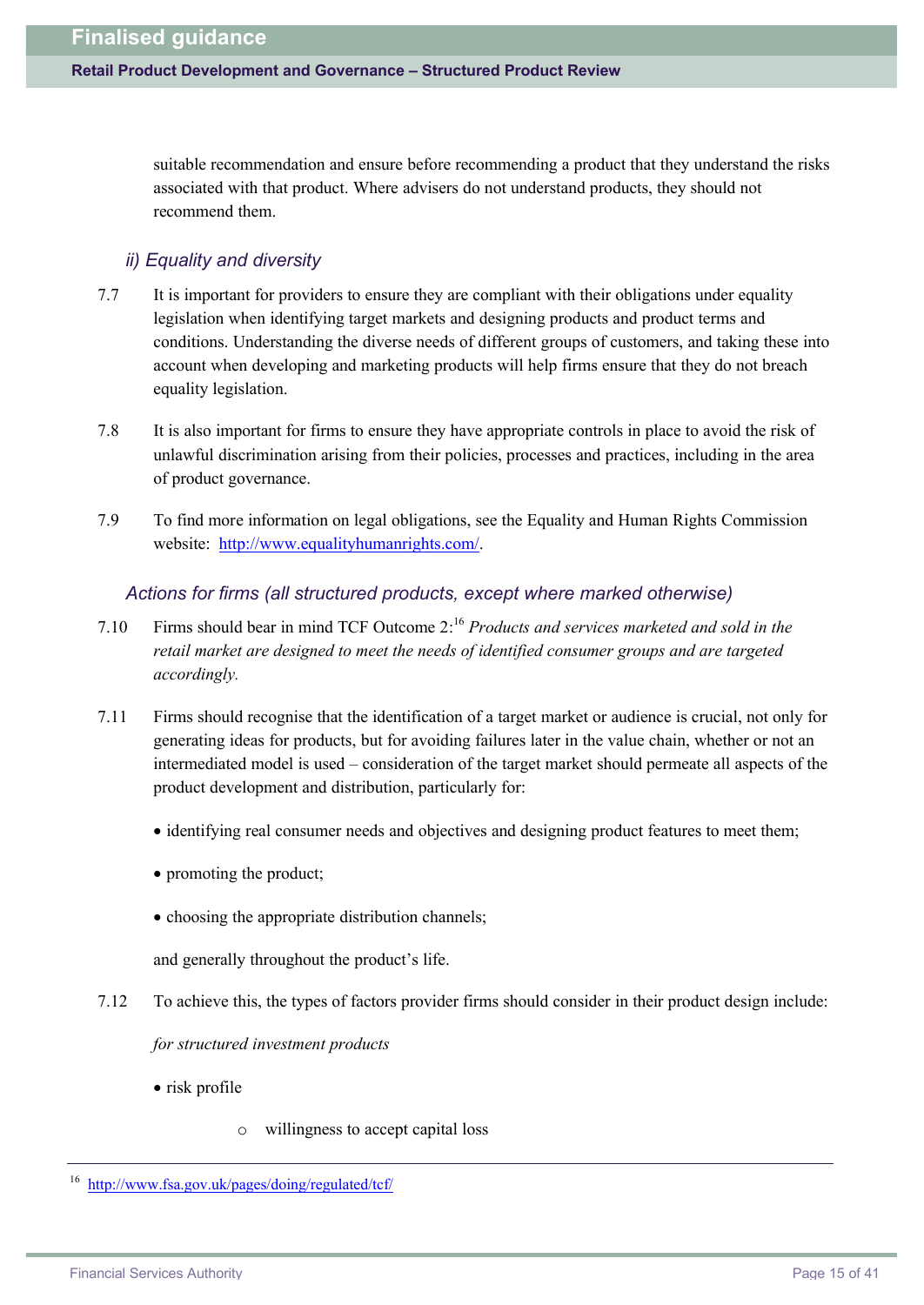#### **Retail Product Development and Governance – Structured Product Review**

- o ability to bear loss
- o importance of possible recourse to the FSCS (or another EU guarantee scheme)
- investment objectives
	- o capital growth or income
	- o the product's potential role as a 'core' or more speculative holding
	- o other specific types of investment objective

*for all structured product types*

- · financial situation (for example, tax status and proximity to retirement)
- · the risk/reward trade-off including the possibility of the simple return of capital with no additional reward, and of inflation risk
- · ability to hold the product for the full term
- · financial capability and experience of the target audience
- 7.13 Firms should take account of the fact that changes in the financial markets may mean that products may no longer serve a purpose for their original target market as a result. Some common indices and asset classes can change their level of volatility depending on economic cycles, which is an important factor since structured products are often five or six year products. Customer needs and wants also change, in line with economic circumstances. Firms should:
	- · consider all these changes as factors to influence the design of new products; and
	- · for 'live' products, consider what action to take in respect of existing customers see **Post-sales responsibility.**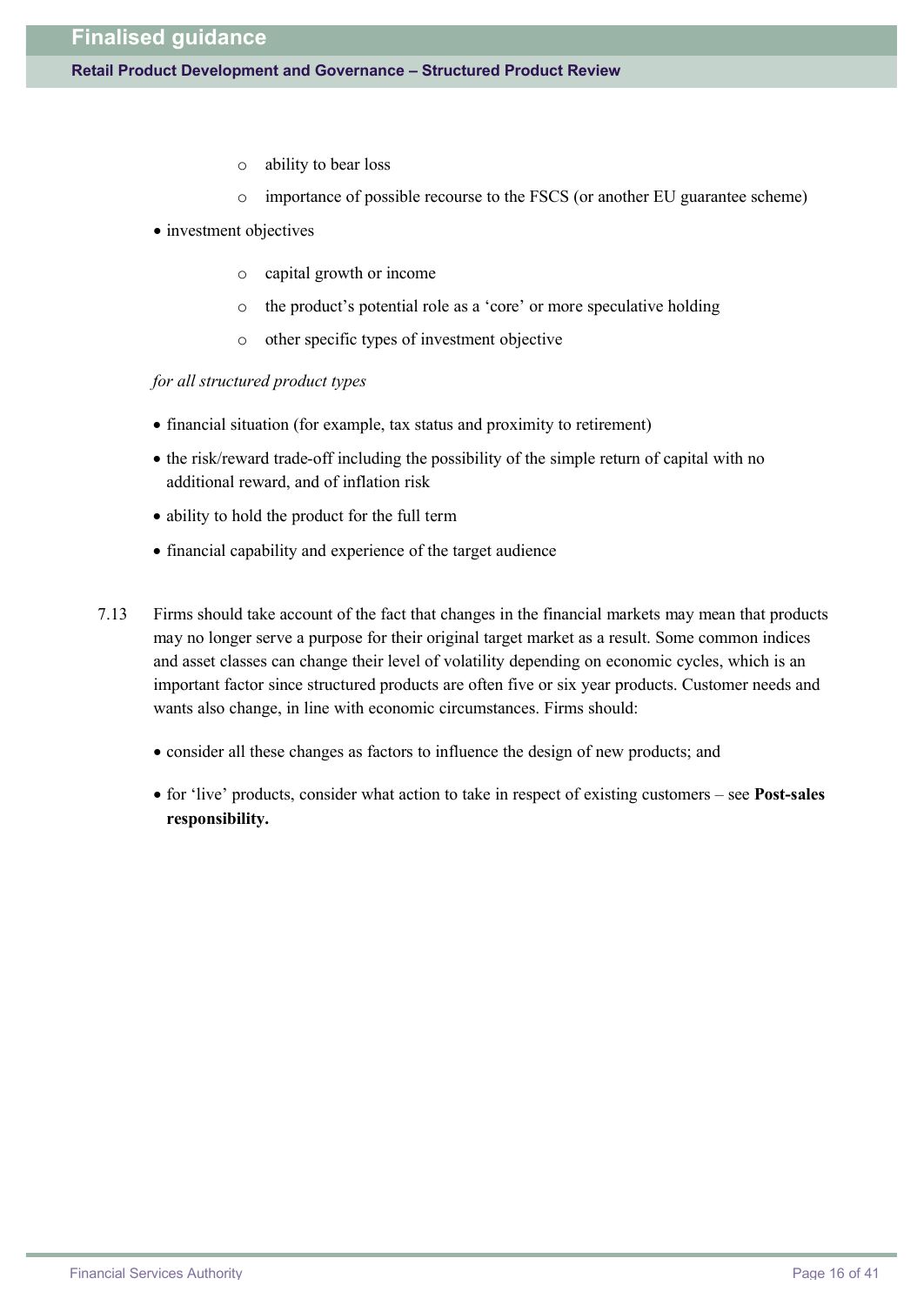**Retail Product Development and Governance – Structured Product Review**

# **8 Design and development of product features**

#### *Findings*

- 8.1 A key point among the features of a structured investment product is whether capital is at risk i.e. subject to market risk (as opposed to counterparty risk). One firm felt that structured deposits and capital 'protected'<sup>17</sup> structured investment products could be grouped together in the design process, without regard to the different legal and compensation frameworks<sup>18</sup> applying to the two types of product, and the issue of counterparty risk. Their design process did not therefore take sufficient account of consumers' different needs and attitudes to the preservation of capital and access to compensation arrangements.
- 8.2 Firms' perception of what is 'simple' or 'plain vanilla' was often not that of ordinary retail consumers (as evidenced in some of the firms' own research) but was judged by comparison with what was available on the wholesale market. We detected a continuing shift towards new legal structures and more complex pay-off profiles, without always a clear consideration of whether these were of genuine benefit to consumers. Firms are, however, considering structures that are more tax-efficient for different types of taxpayer, and are generally mindful of the issue of liquidity.
- 8.3 With structured investment products, we noted various ways of mitigating counterparty risk, such as collateralisation.<sup>19</sup> We noted features in both investment products and structured deposits that seemed to lack transparency and increase risk, such as exotic or proprietary indices.
- 8.4 We noted varying 'lead times' in products, from the opening of the product to investors to the 'strike date' (when investor funds are committed to the deposit arrangement or financial instrument underlying the product), and varying approaches to how investors' money is held during this time.
- 8.5 Most firms had some kind of structured product design framework i.e. an internal policy which set limits to what was and was not acceptable for meeting the firm's 'house' risk and other parameters. However, we found evidence of firms offering products opportunistically, based on current market and pricing conditions.

 $17$  i.e.100% protection, not dependent on any particular market outcome.

<sup>&</sup>lt;sup>18</sup> With deposits, the deposit-taker is under an obligation to repay capital to the depositor, hence the depositor has a claim with respect to a civil liability owed to him by the deposit taker and FSCS coverage is available up to the current maximum of £85,000. With investment products, where the claimant has a claim with respect to a civil liability owed to him by the product provider, there is recourse to the FSCS up to the current maximum of £50,000.

<sup>&</sup>lt;sup>19</sup> Collateralisation is where additional assets are earmarked as security for the financial instrument issued by the underlying provider (the counterparty) and which is designed to return capital (on the terms defined by the product). This reduces the impact of a default by the counterparty.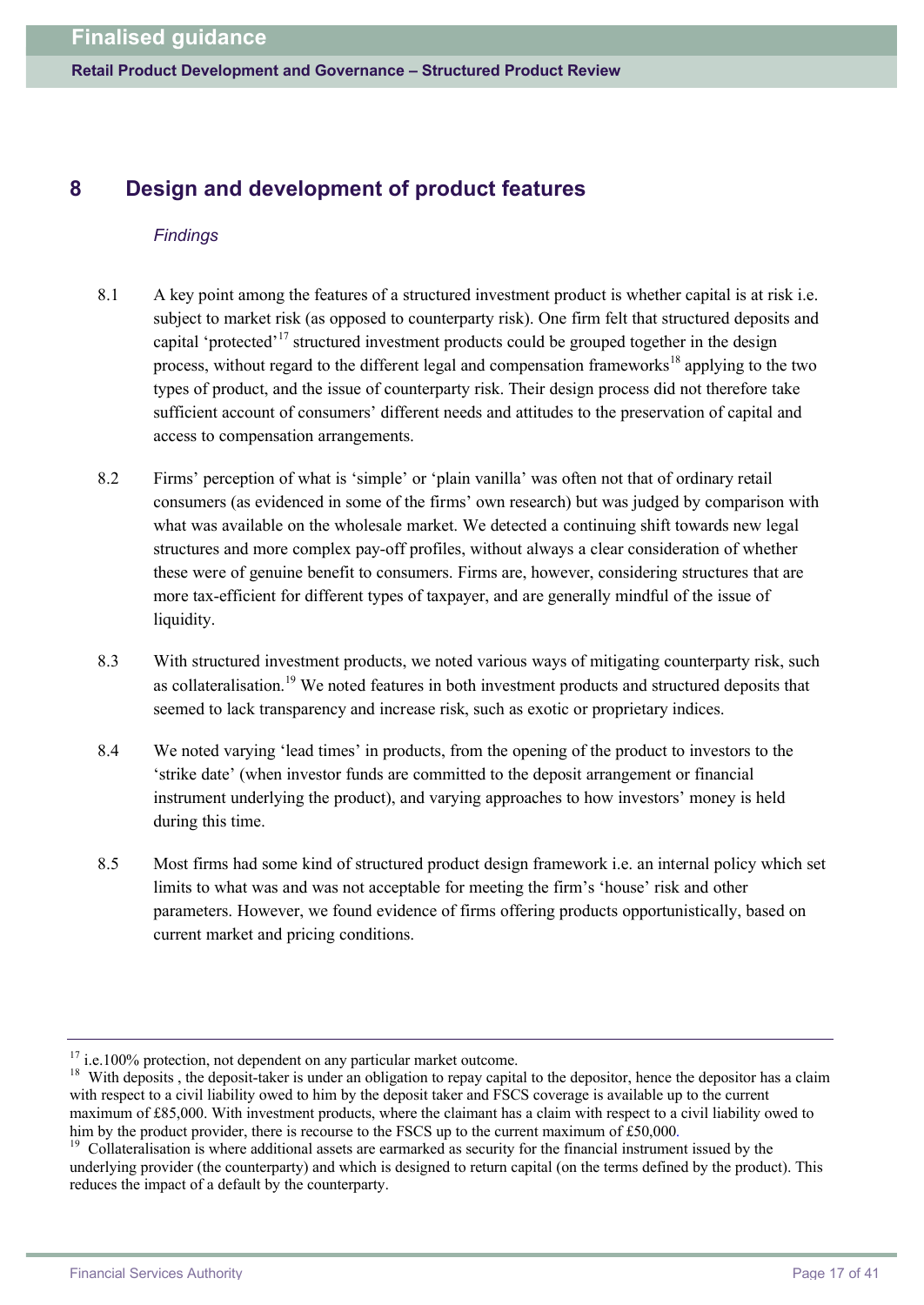#### *Good practice*

8.6 We are aware that some firms waived the early redemption charges that were set out in the product's terms and conditions, in cases of death or other distress, where to impose the charges would be unduly onerous.

#### *Actions for firms (all structured products, except where marked otherwise)*

- 8.7 Clearly there is complex financial engineering 'beneath the surface' in structured investment products: this is also true of many other retail products.<sup>20</sup> However, firms should ensure that product features that will be visible to the consumer are likely to be understandable to the product's target market, so that consumers can:
	- see where their pay-off is designed to come from; and
	- · assess the likelihood of receiving it, including the possibility of no return at all on their capital, or making a loss.
- 8.8 The design process should take account of:
	- · the distribution of the total gross returns of the product, split between the different stakeholders in the product and whether this distribution, including fees and charges, is fair from the customer's perspective;
	- · possible recourse to the FSCS (or another EU guarantee scheme), where this is important to the target market;
	- · the distribution channel (including whether advice will be given and the typical customer base of distributors); and
	- the tax implications of the product's pay-off profile.
- 8.9 Firms should take particular care where product offerings link different types of product, so that the purchase of one product (typically a deposit) is dependent on another (typically a structured product). These have different risk profiles, often different maturity dates and potentially different target markets, so it may be difficult for both distributors and consumers to understand them and in particular to assess the likely overall return.
- 8.10 Firms should recognise the inter-actions of different product characteristics (such as illiquidity, and riskiness of the underlying assets) and understand the assumptions built into the design of the product (for example, the probability of equity returns being positive over any particular period) – see also **Stress-testing and modelling**.

<sup>&</sup>lt;sup>20</sup> For example synthetic trackers (those that replicate the performance of an index through derivative instruments, rather than through holdings of the constituents of the index).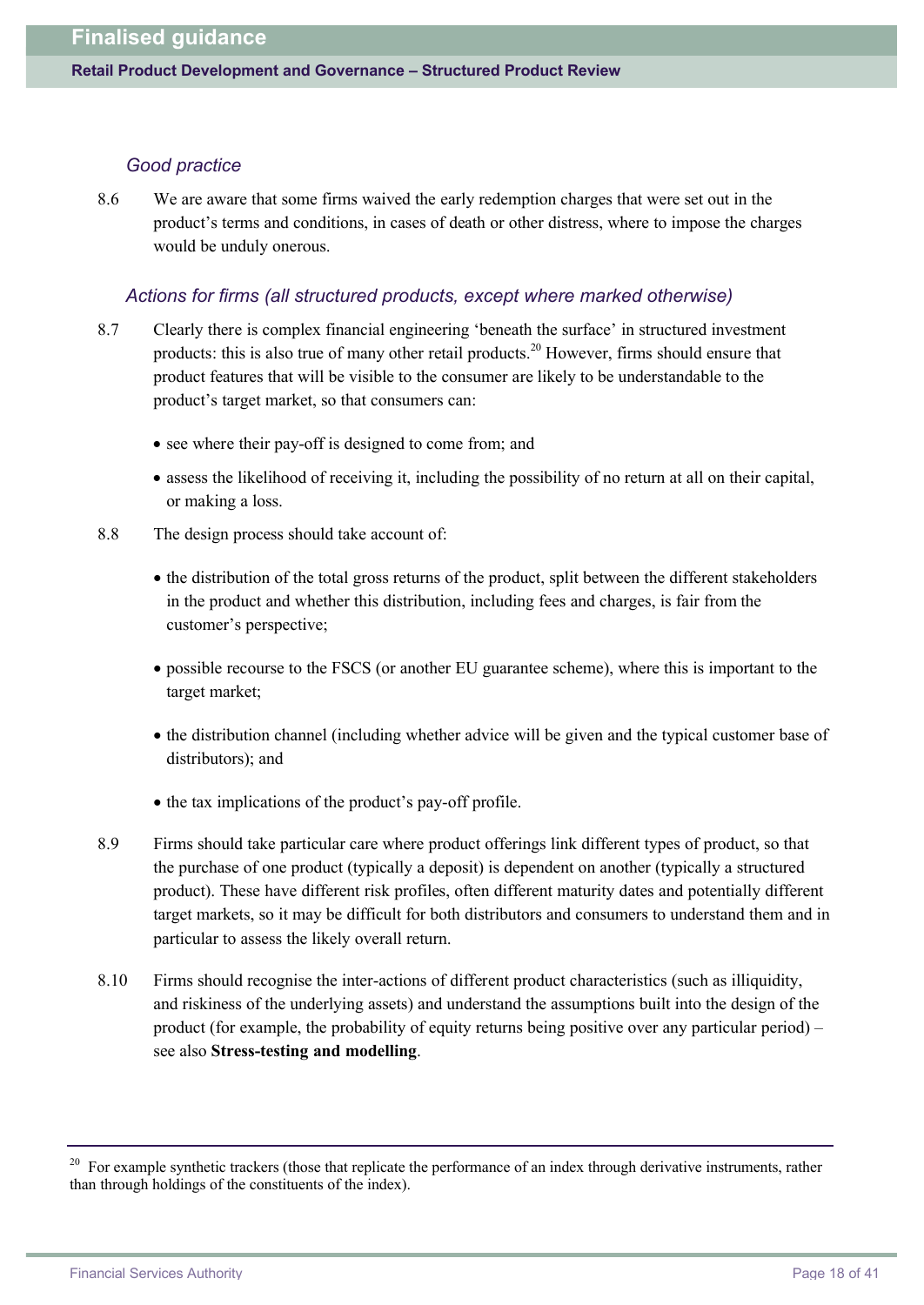#### **Retail Product Development and Governance – Structured Product Review**

- 8.11 *For structured investment products,* firms should carry out sufficient due diligence into the counterparty and not rely solely on the credit rating agencies when selecting the securities issuer. We expect firms to look more broadly than the credit rating, such as the rating outlook, credit default swap (CDS) spreads and other market information, as well as 'fundamentals' on the issuer's balance sheet.
- 8.12 The choice of underlying indices or instruments should be driven by the identified needs of the target market and not, for example, to match against other assets or liabilities on the issuer's or counterparty's balance sheet.
- 8.13 Where the product lead time (time in a temporary deposit or investment pending the strike date of the destination product) is substantial, firms should ensure that customers are treated fairly, and particularly in respect of:
	- · compensation arrangements applying in the event of any default during that time; and
	- · *for structured investment products,* the investment objectives of the destination product (so that, for example, losses cannot be incurred during the lead time, if the destination product promises 100% capital protection).
- 8.14 Product design frameworks (or firms' internal policies on risk and other parameters) should allow for periodic challenge and updating to deal with the dynamic nature of the market.

### *Contract terms*

8.15 We consider it important that firms, when drafting consumer contracts for structured products, ensure that the terms of such contracts are clear and fair and accurately reflect the features of the product, as designed. In our view, the design and development of product features stage is the most appropriate time for firms to carry out this exercise. We therefore set out at **Annex 2** some details of contract terms for firms to consider during the product design process.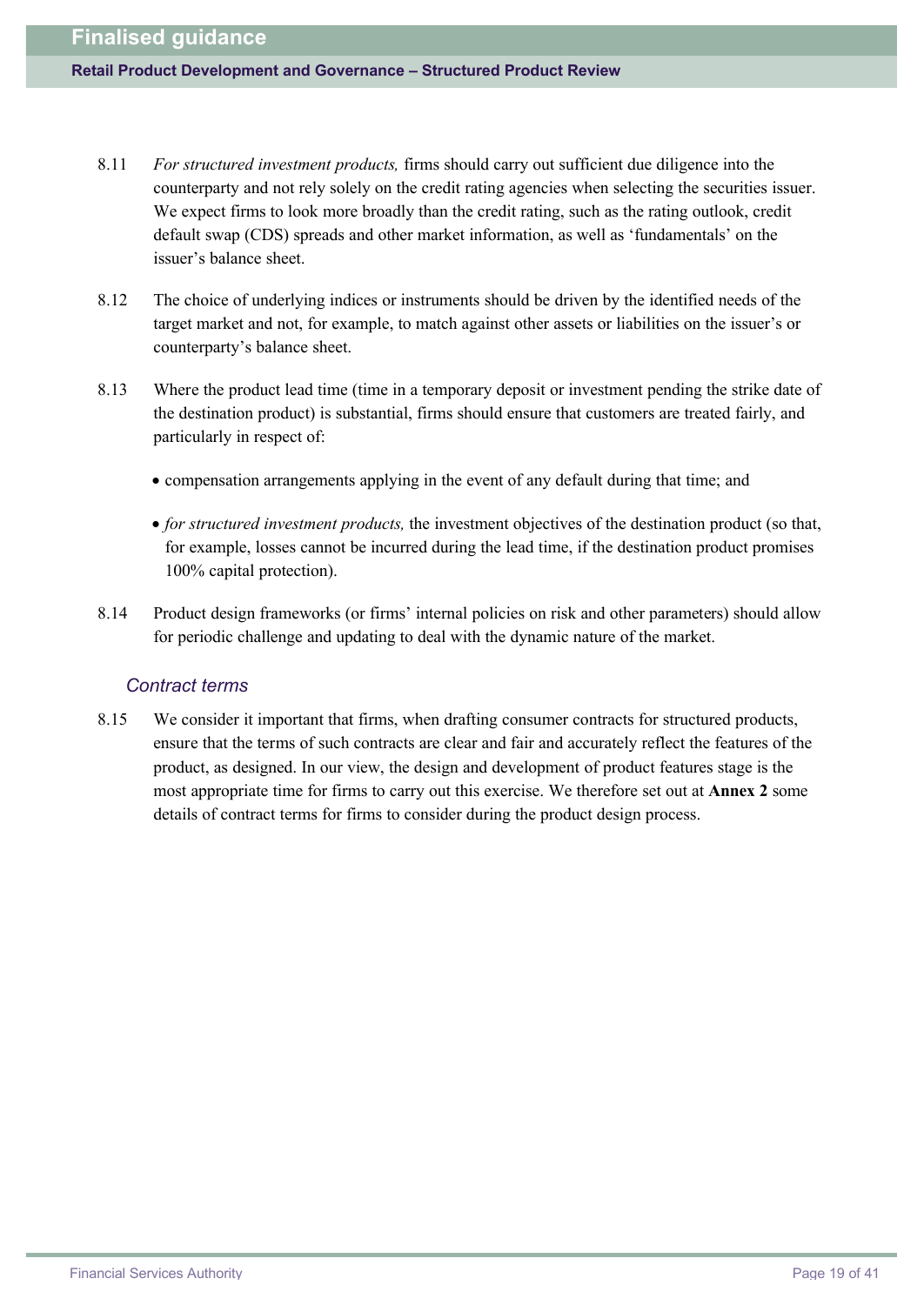# **9 Stress-testing and modelling**

#### *Findings*

- 9.1 Firms described a variety of stress-testing procedures, including quantitative modelling (some of which incorporated 'value for money' tests) and 'scenario' assessments, which included organisational and other qualitative risks. Tests generally were forward-looking as well as backtesting.
- 9.2 It was not clear that firms' stress tests fulfilled both the purposes of such tests, which are to model outcomes both in the case of a product's performing within its design parameters, and in the case of possible failure of a design feature. For example, for a capital-at-risk structured investment product with 'soft' protection<sup>21</sup>, the former will include modelling outcomes where customers do actually lose money i.e. the protection barrier is breached. For a structured investment product with 100% capital protection, the latter will include modelling outcomes where the protection fails, and customers lose money despite the protection feature.
- 9.3 Value-for-money tests generally involved a comparison with cash. In some cases, though, the required additional return over cash did not seem to reflect a fair risk premium for the non-cash product. There was evidence also of comparison with competitor products.
- 9.4 Stress-testing carried out in-house by some firms seemed to relate wholly to the firm's prudential risk management, and whether the product was a commercial proposition for the firm, rather than to consumer outcomes. Stress-testing from the firm's perspective is not the same as stress-testing from the customer's point of view.
- 9.5 In some cases too, stress-testing was not routinely carried out, and it was not clear how the results of tests actually fed back into the design of the particular product being tested, or into future products generally. In at least one firm, stress-testing was *ad hoc*, and it was unclear what the test parameters were, so that it was difficult to see how it could be applied consistently.
- 9.6 There were varying approaches to minimum counterparty credit ratings, and there was little evidence of other methods of assessing credit risk.

#### *Good practice*

9.7 One firm in our sample applied a quantitative cash comparator test to all structured deposit and investment products that were entering the product design process. The purpose of the test was to confirm that the relevant proposition was statistically likely to generate a higher return than cash. The firm told us that any product which failed this test would then be filtered out by the firm's customer propositions team (through a sign-off procedure) on the basis that it represented poor value for money and was unlikely to be a fair deal for consumers. The firm also applied a further qualitative test to new product offerings by comparing them with fixed-term savings rates

 $21$  Soft protection is where the product is designed to repay capital only if the reference index does not fall below a specified level or barrier.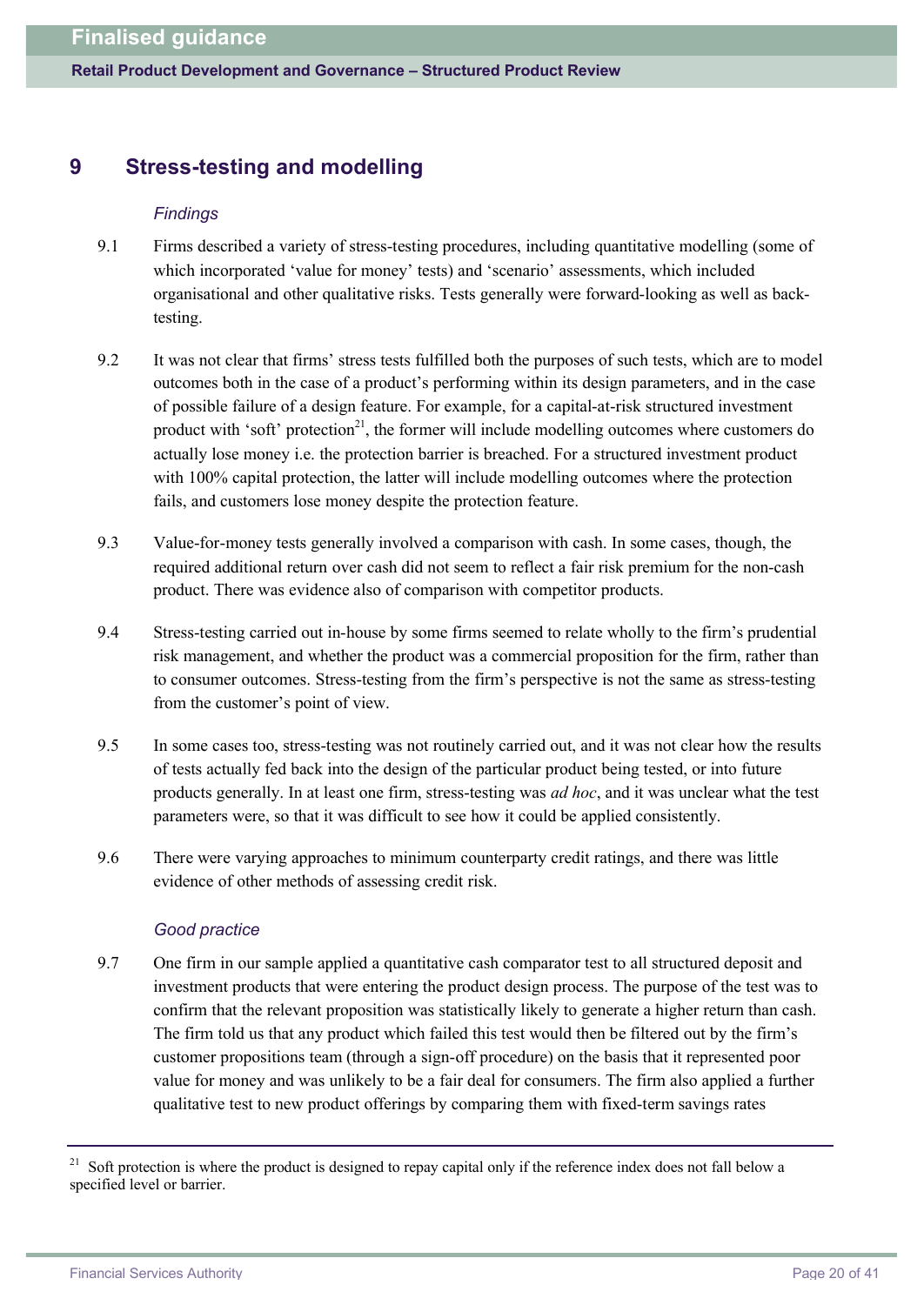available at the time of launch, to assess whether the size of the potential return that was offered was sufficient to justify the risk of a consumer receiving limited (or even zero) growth on their funds.

# *Actions for firms – stress-test procedures (all structured products, except where marked otherwise)*

- 9.8 Firms should bear in mind TCF Outcome 5: *Consumers are provided with products that perform as firms have led them to expect, and the associated service is of an acceptable standard and as they have been led to expect.*
- 9.9 Firms should stress-test products to establish how they would perform under a variety of conditions, and ensure that they model outcomes both in the case of a product's performing within its design parameters, and in the case of possible failure of a design feature.
- 9.10 Firms should ensure therefore that stress tests are robust, which will require the procedure to allow for challenge (or, for example, they may be carried out independently of the product design team). Stress tests should model outcomes from the customer's perspective and have defined parameters, so that they can be applied consistently, but there should also be a transparent procedure to allow them to be revised, to take account of current market conditions and projections.
- 9.11 Stress tests should also be built in to the product approval process, with defined triggers for when they are or are not to be applied (they may not need to be applied, for example, in very simple repetitions of a recent product).
- 9.12 'Scenario' testing includes internal and qualitative risks, such as the failure of the firm's systems or larger than expected volumes. This is a necessary part of risk management, but cannot replace quantitative assessment of external, primarily financial risks (market stresses, including interest rates; where applicable, currency risks, etc.).

#### *Actions for firms – technical aspects of stress-tests*

9.13 Please see **Annex 1** for some detailed technical guidance on stress-testing.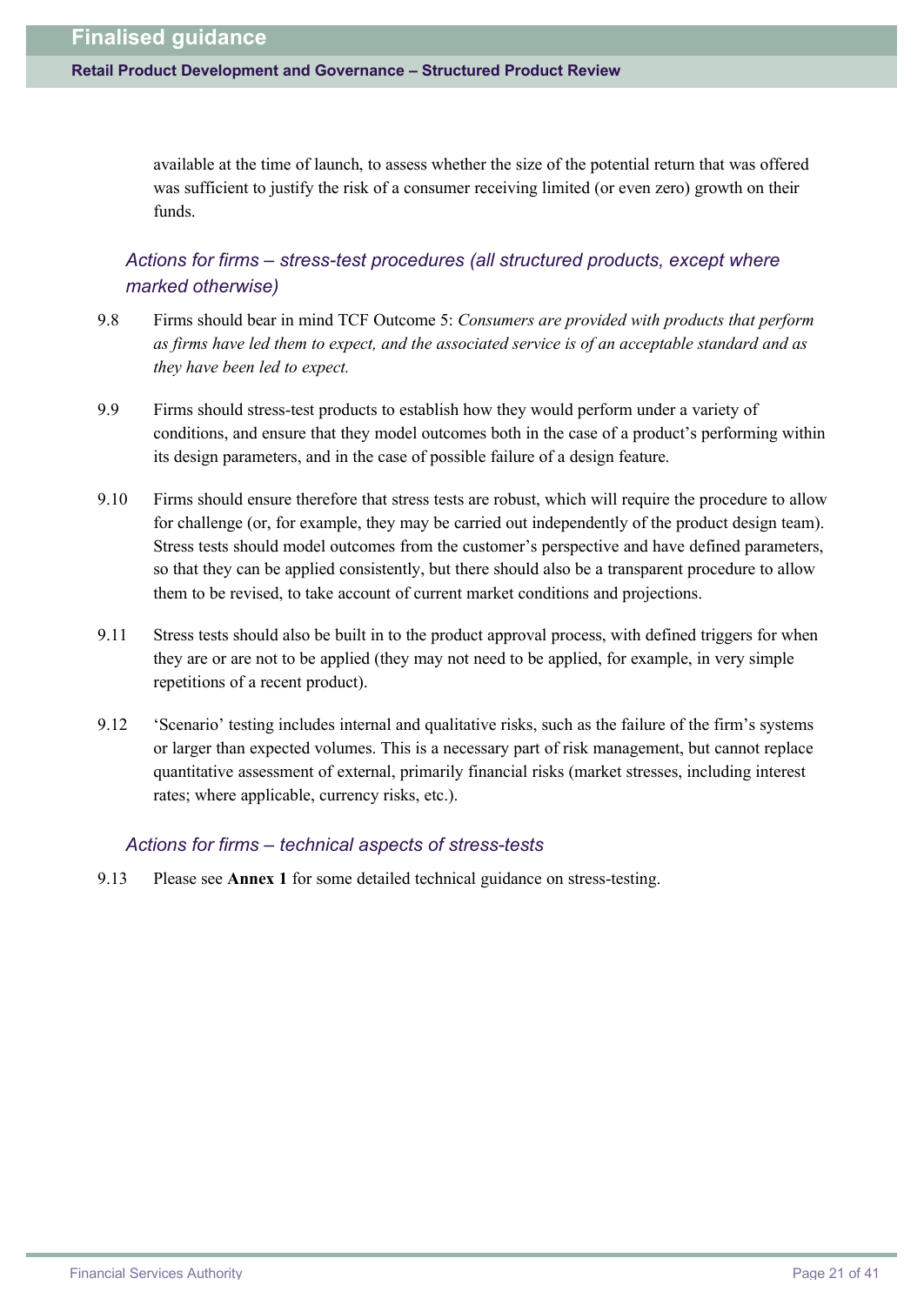# **Marketing – distribution and communications**

# **10 Selection and monitoring of distribution channels**

### *Findings*

- 10.1 We found that certain distribution strategies created very distinct risks at different parts of the design and development cycle. Firms with wholly intermediated distribution strategies had a significantly higher risk profile, with additional strain on their systems and controls. These firms accepted only limited responsibility for product distribution and relied on distributors to identify the appropriate target market, with the consequently increased risk of mis-selling.
- 10.2 Management information (MI) on the performance of distribution channels was captured by all firms in the sample. However, this varied in quality and firms often could not explain i) exactly what they were looking for; and ii) what standards they were assessing the information against. Firms tended to assess the performance of their channels through sales volumes rather than from the perspective of treating customers fairly, and the majority of firms could not articulate the circumstances under which they would cease using a particular distribution channel. There was also limited evidence of information feeding back into product design and development.

### *Good practice*

10.3 A firm in our sample had planned to launch a new investment product for distribution through multiple retail sales channels. Initial due diligence indicated that the proposition itself was complex and that consumers were likely to need detailed advice to help them to understand it sufficiently. The firm accordingly restricted distribution of the product to one of its exclusive/premier channels. The customer base that was served by this channel was broadly consistent with the target market that had been identified for the product at design stage. Clients served by the channel also received longer sessions with advisers ensuring that appropriate time could be spent explaining complex features. The firm subsequently assessed post-sales MI to ensure that the product had reached the correct target market. Although sales volumes were high, adviser feedback indicated that certain features were difficult to explain to customers. Additional training was provided to the relevant sales force and certain features were removed for subsequent tranches. The product was not approved for distribution to mass retail market consumers as it was felt to be too complex and inappropriate for their needs.

### *Actions for firms (relevant to all structured products)*

10.4 Firms should decide whether their structured product is one where customers would be wise to seek advice. If a structured product has complex features which are difficult to explain to customers, firms should take particular care with the use of non-advised distribution.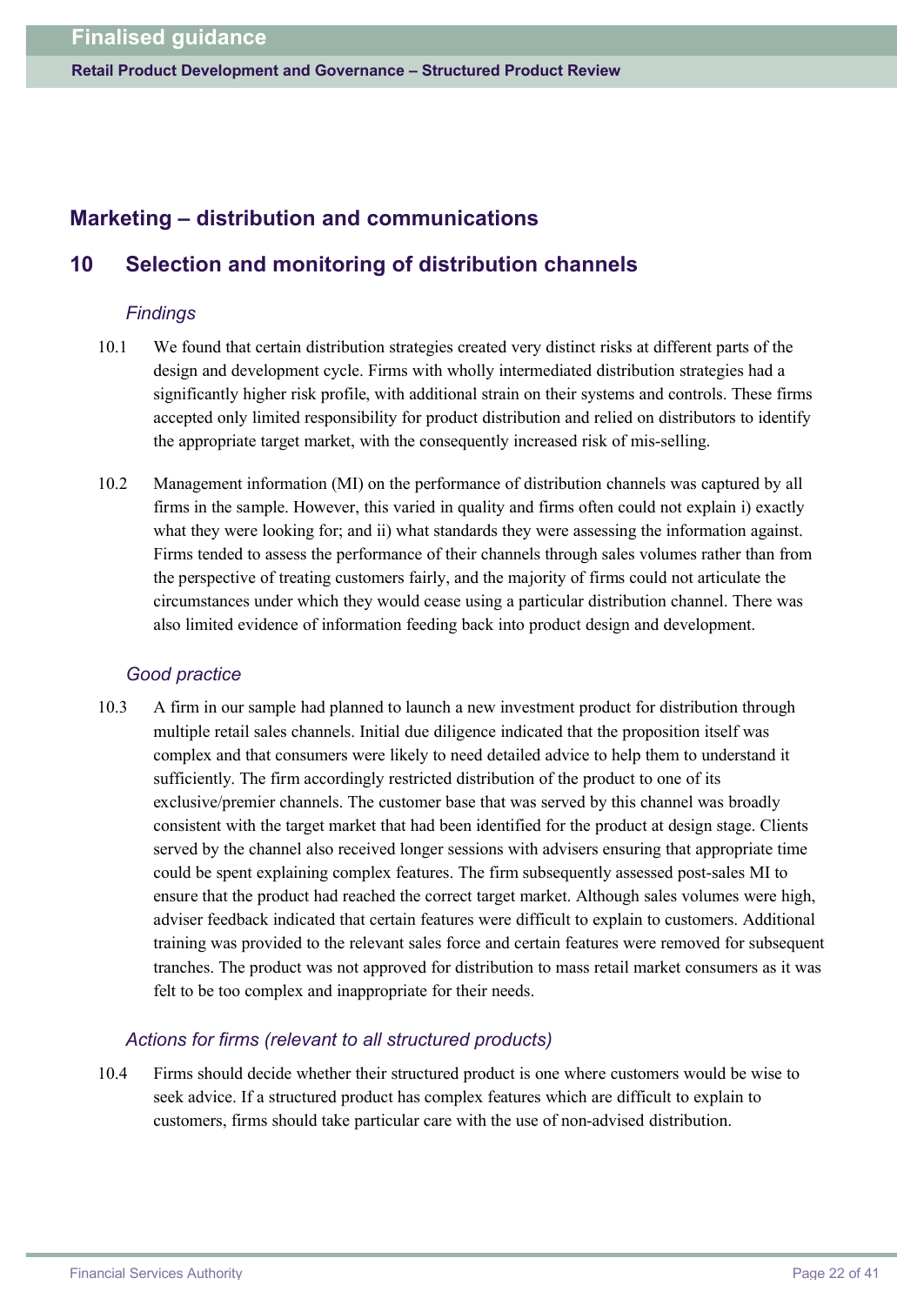- 10.5 Provider firms should consider the needs of the retail consumer at the end of the supply chain regardless of the distribution strategy that they are using. Distributors should not be regarded as the 'end customer'.
- 10.6 Firms should review whether distribution in practice corresponds to what was originally planned or envisaged for distributing their products, given the target market. This involves collecting and analysing appropriate MI so the firm can detect patterns in distribution compared with the planned target market, and can assess the performance of the channels through which its products are being distributed – see Post-sales responsibility.
- 10.7 Firms should carry out due diligence on distributors:
	- · initial due diligence would include an assessment of any risks posed to the fulfilment of the firm's legal and regulatory responsibilities; and
	- · continuing due diligence would include monitoring their distributors to ensure that products are reaching their target market.
- 10.8 Firms should act on their assessments of distributors: such action could include amending consumer or adviser literature for future product tranches, providing enhanced training for distributors, ceasing to use a particular distribution channel, or limiting distribution to specific channels.
- 10.9 Firms should consider whether they should take any remedial action if there are serious problems, e.g. reviewing sales of other products within the distribution channel or investigating a particular distributor.
	- · Strong sales should not be seen necessarily as a positive measure of treating customers fairly: higher than expected sales might in fact be an indication that a product is not reaching only the target market envisaged for it. Firms should assess unexpected spikes in sales, analyse the reasons for this, and take this information into account in future product design.
	- · Where relevant, firms should consider how they reward in-house sales forces, whether the reward arrangements increase the risk of mis-selling and whether any risks are adequately controlled.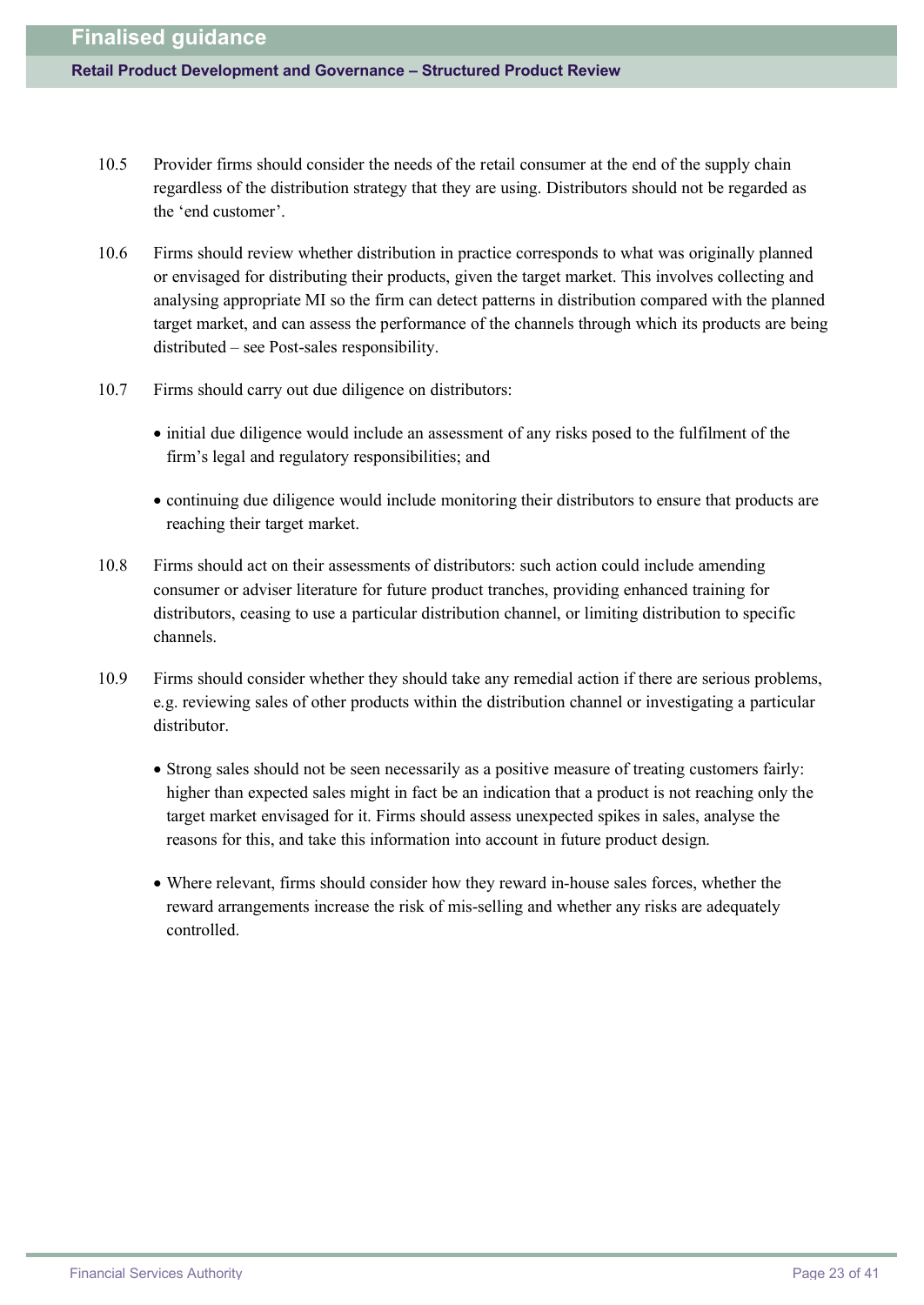# **11 Information to distributors**

### *Findings*

- 11.1 Firms believed that both financial advisers and in-house sales staff had a good level of knowledge and understanding of structured products. They also felt that most current product structures and pay-off profiles were relatively simple and that financial advisers were unlikely to need significant levels of information or training. A number of firms that regarded their structured investment products as relatively simple did so in relation to other complex investments, or to wholesale structures, which we felt was an inappropriate comparison.
- 11.2 The level of training and ongoing support therefore varied significantly across the sample. A number of firms felt that the information contained in customer literature was sufficient for distributors to understand the product and its target market. In one case where a firm was distributing complex variations on existing products through intermediaries, the firm had provided those intermediaries with general training on structured products but had not given them tailored training on particular products and their features.
- 11.3 Providers also did not inform distributors adequately about the types of target market they had identified for the product.

### *Actions for firms (relevant to all structured products)*

- 11.4 Providers should bear in mind:
	- the financial capability of their distributors;
	- · that information provided to distributors has a different purpose from information provided to consumers;
	- · the information disparity between themselves and the distributor due to the complex financial engineering and market analysis behind their products; and
	- · the fact that distributors are unlikely to be able to access this information on their own.
- 11.5 Firms should not rely on financial promotions to meet their obligations in this area the information needs of consumers and distributors are different. This should be reflected in the content of communications, including the range and detail of technical information, which will usually need to be greater for distributors.
- 11.6 Complex product structures and features may be difficult for sales staff or intermediaries to understand and to explain to retail customers. Firms should therefore ensure that they provide information to the distributor base that can be understood by the recipients with the lowest level of knowledge.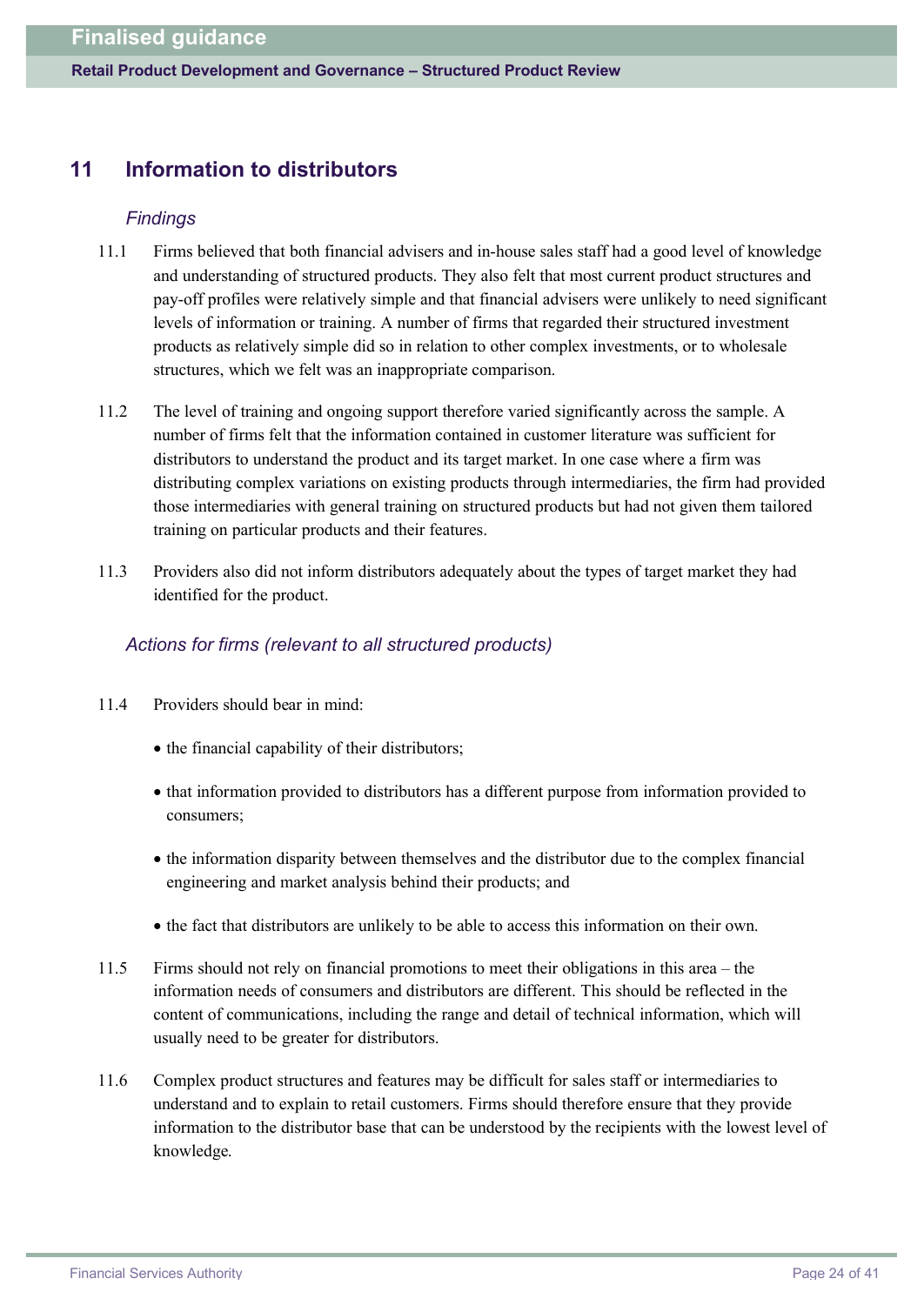- 11.7 Firms should provide appropriate information and in sufficient detail to distributors on the product structure, its implicit charges (such as structuring costs which are built into the product and which are 'paid off' through its life) and the market conditions required to generate various outcomes. They should also clearly flag key risks and limitations, as well as potential pay-offs, to help distributors:
	- · understand the product and its target market;
	- · make a fair comparison between a structured investment product and other retail solutions that may be available;
	- · understand the price that is being paid for any capital protection as part of the product's risk/reward profile; and
	- · understand the circumstances in which a product will perform and 'do what it says on the tin'.
- 11.8 Firms should assess the nature and complexity of the product to determine the likely training needs and other support required by distributors. Complexity should be considered in relation to other retail products and solutions rather than to wholesale activity or structures.
- 11.9 Training is a powerful tool in helping distributors to understand products. The primary purpose of training should be educational and it should not be used as a marketing tool, or product 'push'. The content of training presentations should be sufficient, appropriate and comprehensible and should not diminish the risks of a particular product by focusing on features that are designed to offer protection.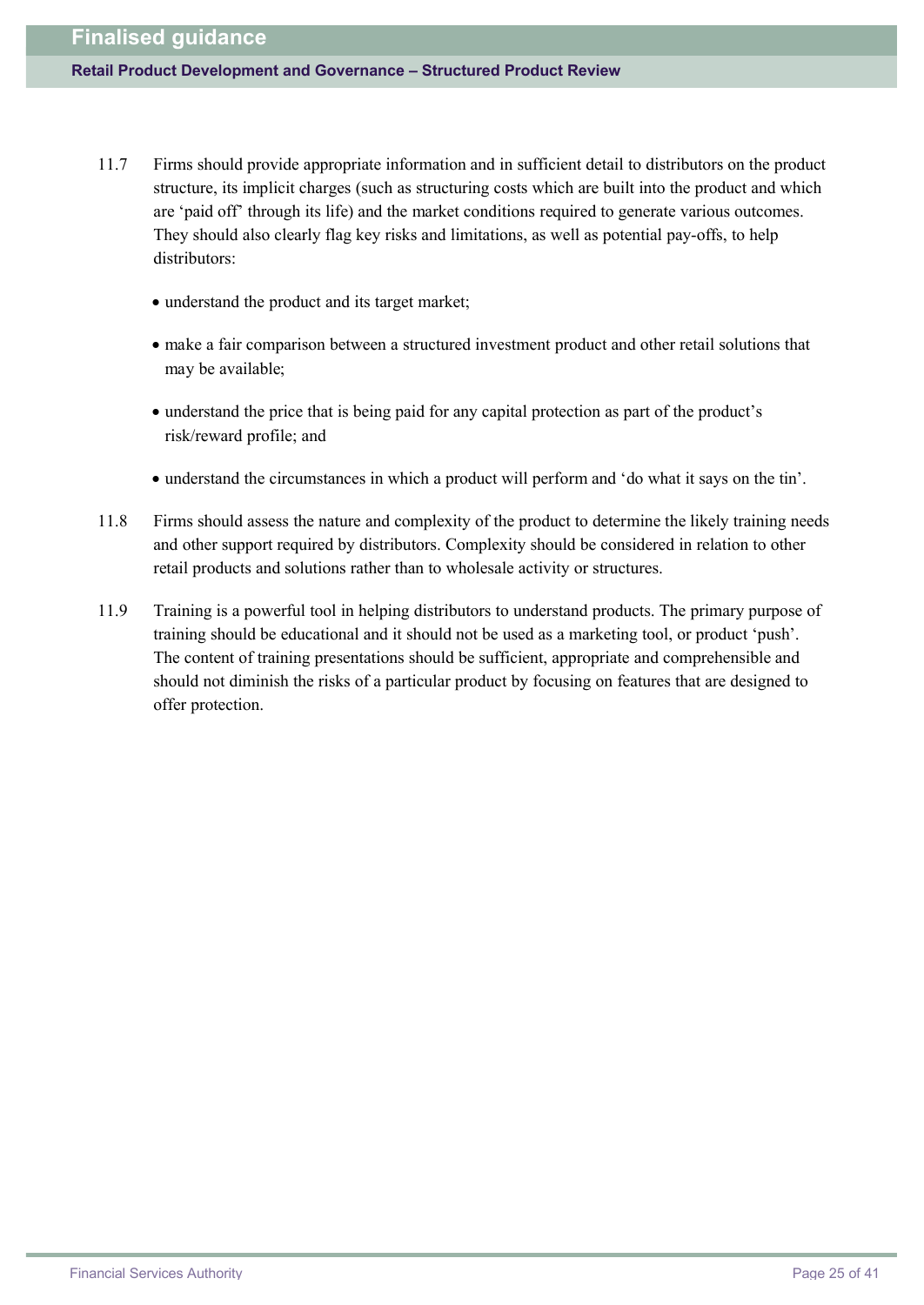# **12 Information to consumers**

## *Findings*

- 12.1 Generally, firms across the sample had heeded our previous guidance on financial promotions for structured investment products $^{22}$  and were broadly complying with the expectations that we had communicated to the industry. There has been a significant improvement in the overall quality of financial promotions since 2009 in the key areas we had raised, such as capital-at-risk and counterparty risk warnings. Systems and controls seem to be robust and firms were familiar with FSA intervention in this area. A number of firms had carried out independent testing to assess consumer understanding of their financial promotions and had made changes to their literature to take account of the results.
- 12.2 However, there are a number of issues that we believe require further communication and highlighting to the industry. We have noticed a tendency to advertise rates of return as a headline rate (such as 'earn up to 60%') where these are in fact limits on the returns achievable, and where any return at all depends on the performance of an index.
- 12.3 We noted also that complex or opaque product features and pay-off profiles such as averaging<sup>23</sup>, cliquets<sup>24</sup> (which are found in structured deposits as much as structured investment products) and collateralisation could be very difficult for firms to explain to consumers in promotional material.

### *Good practice*

- 12.4 A firm in our sample carried out a detailed post-sales review to assess the effectiveness of sales processes and information that they had provided to consumers. A sample of consumers were contacted after their purchase and asked about key elements of the product that they had invested in. The research revealed that a significant minority of consumers who had subscribed to a tranche had not fully understood the complex return mechanism/participation rate that applied to the relevant product.
- 12.5 A wider review was then carried out to test the understanding of customers across the tranche. Disclosures in consumer material were revised and new wording was tested on focus groups. Although comprehension levels increased, new research showed that certain consumer groups still failed to understand the product adequately. While the research had initially been intended to test the effectiveness of promotional literature, the firm concluded that the nature and complexity of the particular product feature was inconsistent with the average financial capability of target

<sup>22</sup> *Fair, clear and not misleading: review of the quality of financial promotions in the structured investments products marketplace*, October 2009

[http://w](http://www.fsa.gov.uk/pages/Library/Other_publications/structured/index.shtml)[ww.fsa.gov.uk/pages/Library/Other\\_publications/structured/index.shtml](www.fsa.gov.uk/pages/Library/Other_publications/structured/index.shtml)

<sup>&</sup>lt;sup>23</sup> Where a pay-off is triggered by the value of an index or security at the end of a term, averaging refers to taking an average value of the index or security from a number of measurements, for example end-of-month values over the last year of the term. This reduces the impact on the pay-off of a sudden rise or fall in values at the very end of the term.  $24$  A cliquet is where the pay-off is based on the value of a reference index or security over successive shorter periods

within the product term, usually with a cap on the maximum return from each shorter period.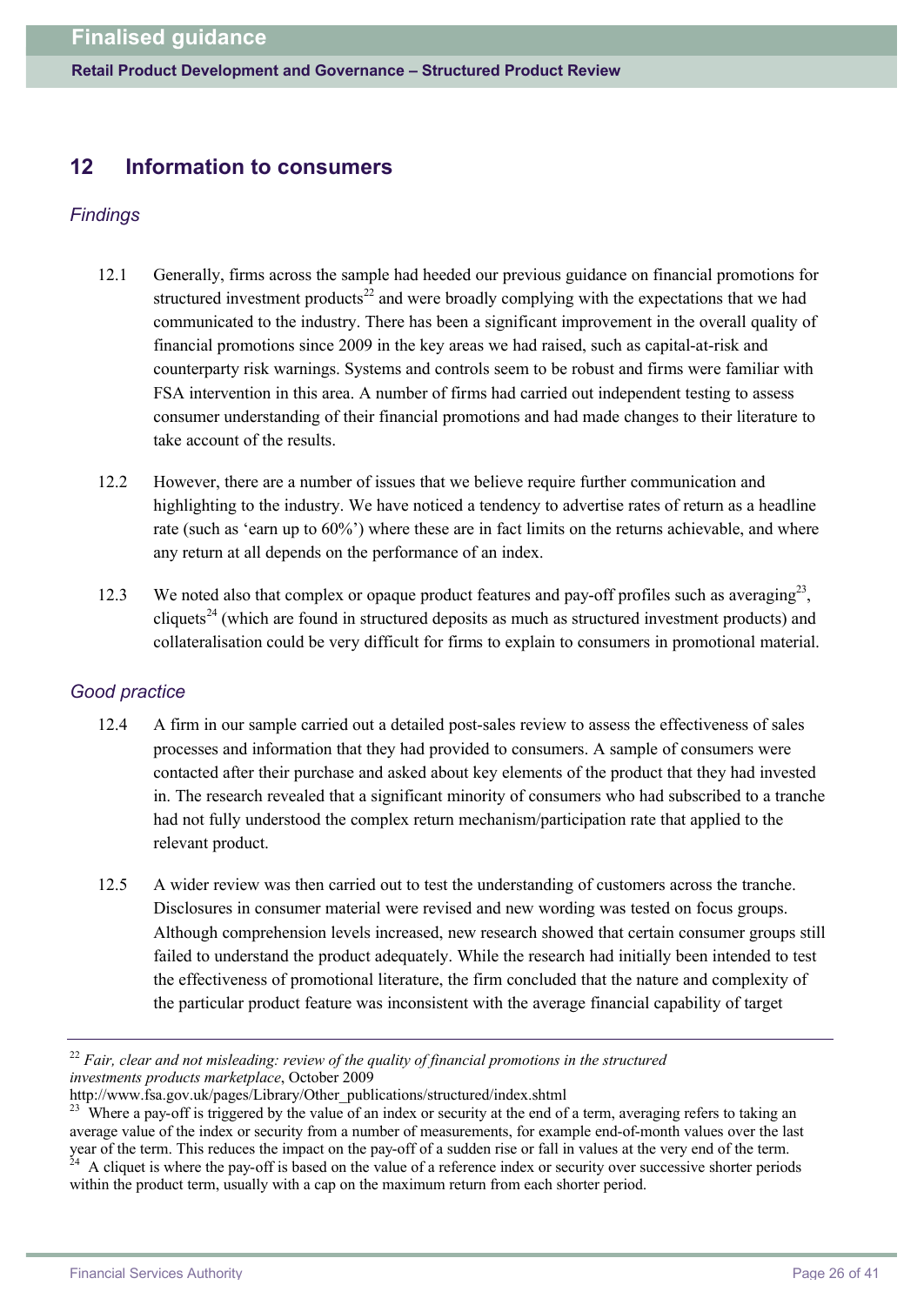customers. They were also concerned about their ability to present key information in a way that was fair, clear and not misleading. The relevant feature was accordingly removed from the product altogether.

#### *Actions for firms (relevant to all structured products, except where marked otherwise)*

- 12.6 Firms should bear in mind TCF Outcome 3: *Consumers are provided with clear information and are kept appropriately informed before, during and after the point of sale.*
- 12.7 Firms should not rely on financial promotions to remedy earlier failings in the product development process.
- 12.8 Firms should assess both the nature and complexity of a product, and the financial capability of its target market, to determine the likely information needs of consumers. The more complex a product's structure and features are, the more difficult it is likely to be to explain in a financial promotion without risk of consumer misunderstanding.
- 12.9 Firms should promote the features of their products in a fair and balanced way. In particular, firms should:
	- · clearly distinguish between the benefits that apply to a product wrapper and those that relate to the product itself. For example, firms should not imply that the product itself offers tax benefits where these are in fact provided by the use of an ISA wrapper;
	- · give a balanced impression of the prospects for achieving maximum returns, where these are promoted. Maximum returns should be realistic and should not be the most prominent feature of a promotion;
	- · consider promotion of maximum returns in the light of their overall obligation to be fair, clear and not misleading. So, the possibility of achieving a less-than-maximum return, including the simple return of capital with no additional reward, should be clearly and fairly set out;
	- present any cap on participation rates<sup>25</sup> in a way which is fair, clear and not misleading;
	- · not imply that product performance relates to market movements throughout the entire term if it does not, for instance if it relates to the level of the index at a set point or points in time at or near the end of the term;
	- · ensure that the implications of averaging, including the benefits and disadvantages, are clearly stated in promotional material; and

<sup>&</sup>lt;sup>25</sup> Participation caps are effectively limits on the amount of growth in the relevant index (or other reference measure) that the customer can access, e.g. if a participation cap is set at 60% over five years then a consumer will not be able to receive a higher return than that during the investment term, even if the actual growth of the index in the same period is significantly higher.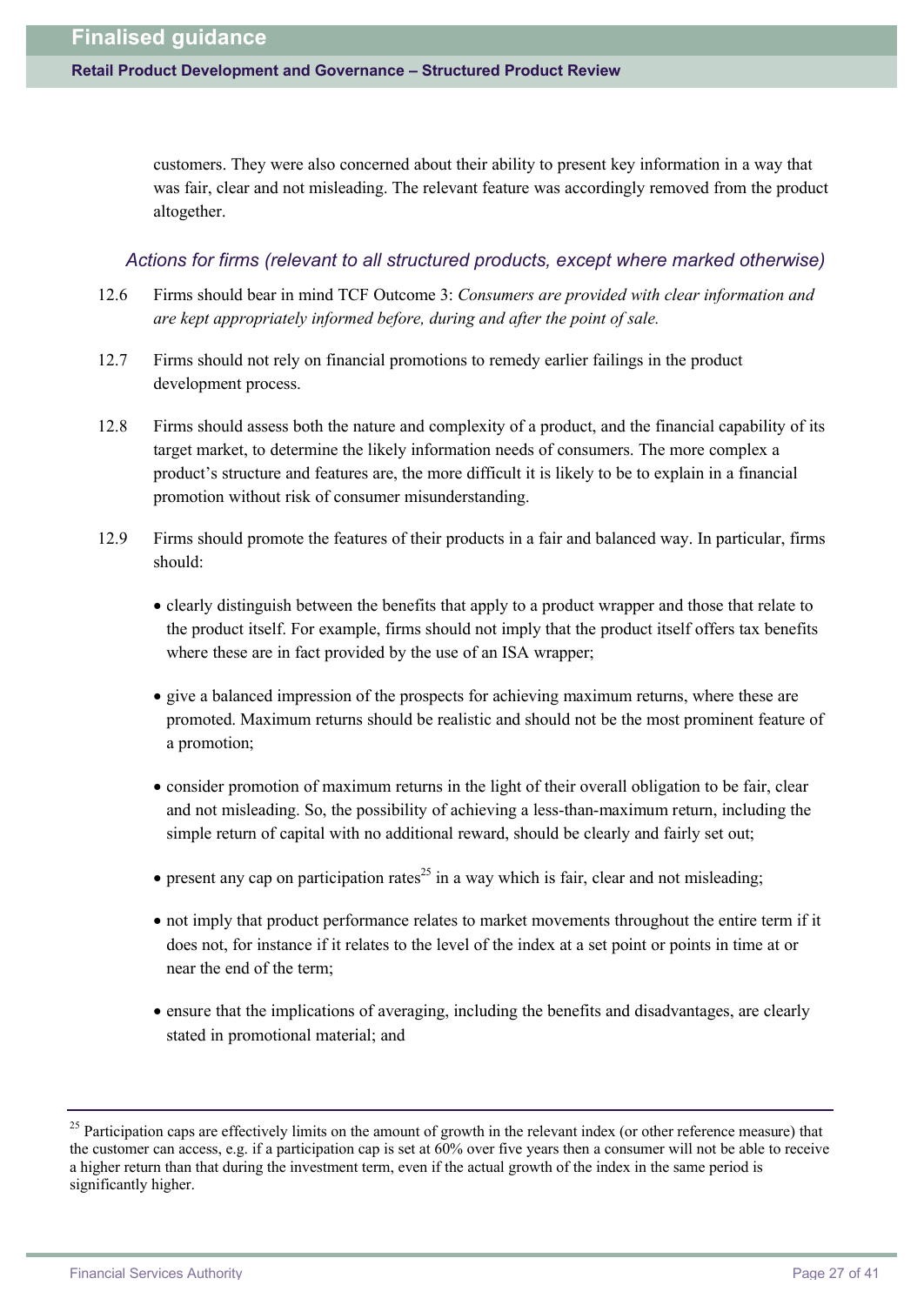- make clear (where applicable) that the product is designed for a set maturity date, and early exit charges may apply.
- 12.10 *For structured deposits*, annual equivalent rates (AERs) should be clearly and prominently stated wherever possible, and should be no less prominent than the promotion of minimum and maximum returns over the life of the product.
- 12.11 The availability or otherwise of cover by the Financial Services Compensation Scheme (FSCS) (or another EU guarantee scheme) can be a key factor in a consumer's decision to purchase any product (see **Identification of target markets and idea generation**, above). Where structured products are covered by the FSCS (or another EU guarantee scheme), firms should include a statement which sets out clearly the level of cover afforded and where additional information about the cover can be obtained. This is particularly important in the case of structured investment products, which are only likely to be eligible for cover in a limited range of circumstances.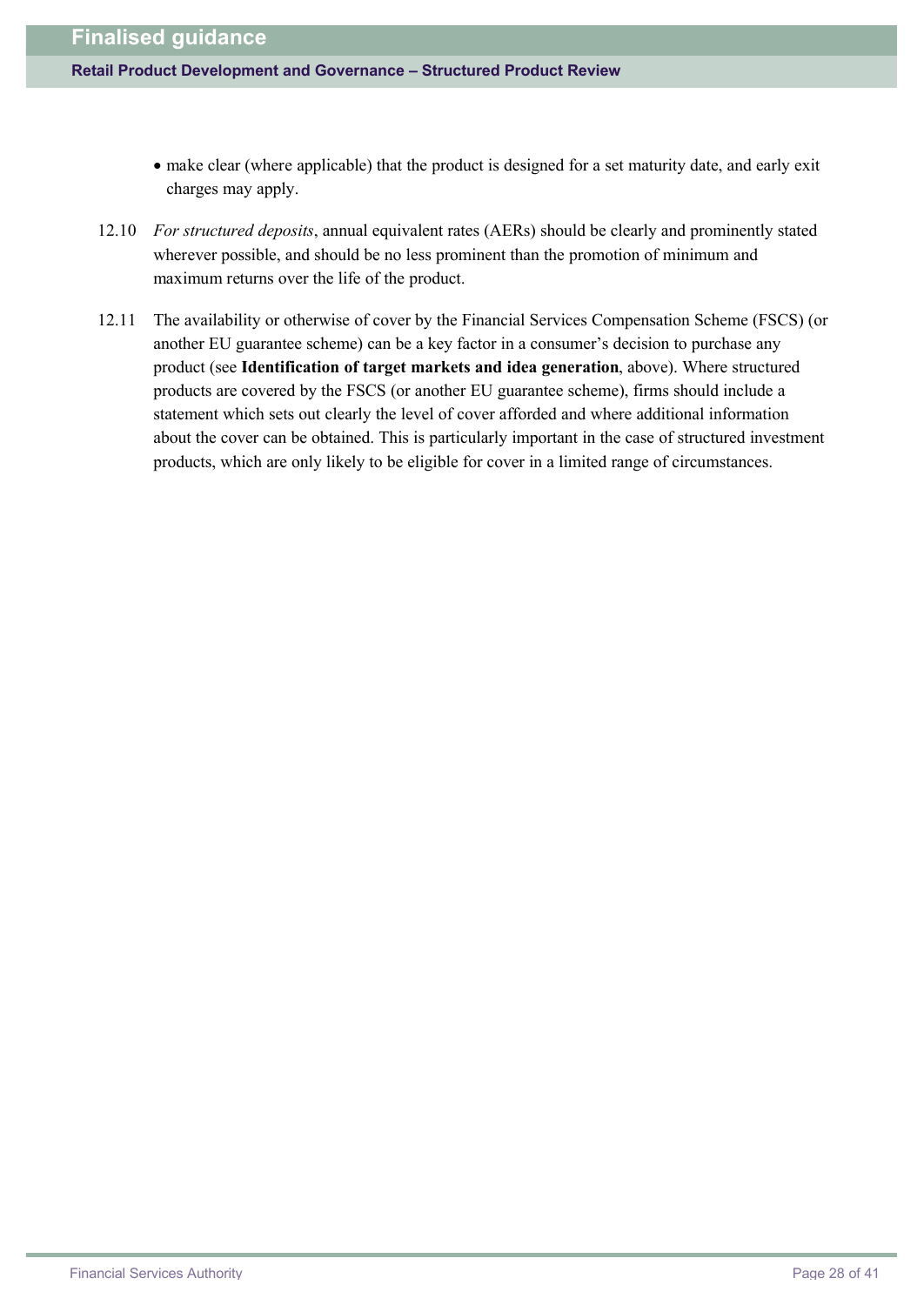# **13 Post-sales responsibility**

#### *Findings*

- 13.1 Although the majority of firms in our sample were monitoring products post-sale, it was not always clear what criteria they were using and why. This was linked to weaknesses in target market identification and stress-testing processes earlier in the product design cycle.
- 13.2 Not all firms had considered what kinds of strategy they would use to contact customers and distributors in the event of a market event that affected a product, or a situation when a product would be likely to fail to perform as investors and distributors had been led to expect.
- 13.3 In a number of cases, firms had implemented early redemption procedures that allowed potentially long delays between the submission of irrevocable redemption requests or preliminary valuations and final redemptions. This meant that consumers could not be certain of the amount that they would receive on early redemption and increased the risk of a significant market movement to their detriment.
- 13.4 A number of firms had chosen to outsource their administrative processes to third party firms and so had to rely on them for some key post-sales information and customer-facing activities (such as dealing with queries). This clearly increases control risks.

### *Good practice*

13.5 One firm was monitoring live products on a regular basis in 2009. Some of the products were backed by securities that were being badly affected by the continuing global economic crisis. The firm accordingly restructured a number of products to minimise the impact to investors, avoiding significant losses of capital and ensuring that products suffered minimal losses. All key internal stakeholders were involved in making this decision and we saw evidence that the firm had carefully considered the implications of taking action and weighed them against the consequences of allowing the markets to run their course. A detailed customer and adviser contact strategy was implemented to ensure that the firm communicated with customers in a way that was fair, clear and not misleading. The product design process was also amended for later structures to reduce the amount of correlation between asset classes or issuers in relation to particular products to minimise the chance of such issues occurring again.

### *Actions for firms (relevant to all structured products)*

- 13.6 Firms should bear in mind TCF Outcome 6: *Consumers do not face unreasonable post-sale barriers imposed by firms to change product, switch provider, submit a claim or make a complaint*.
- 13.7 Firms should periodically review their products to check: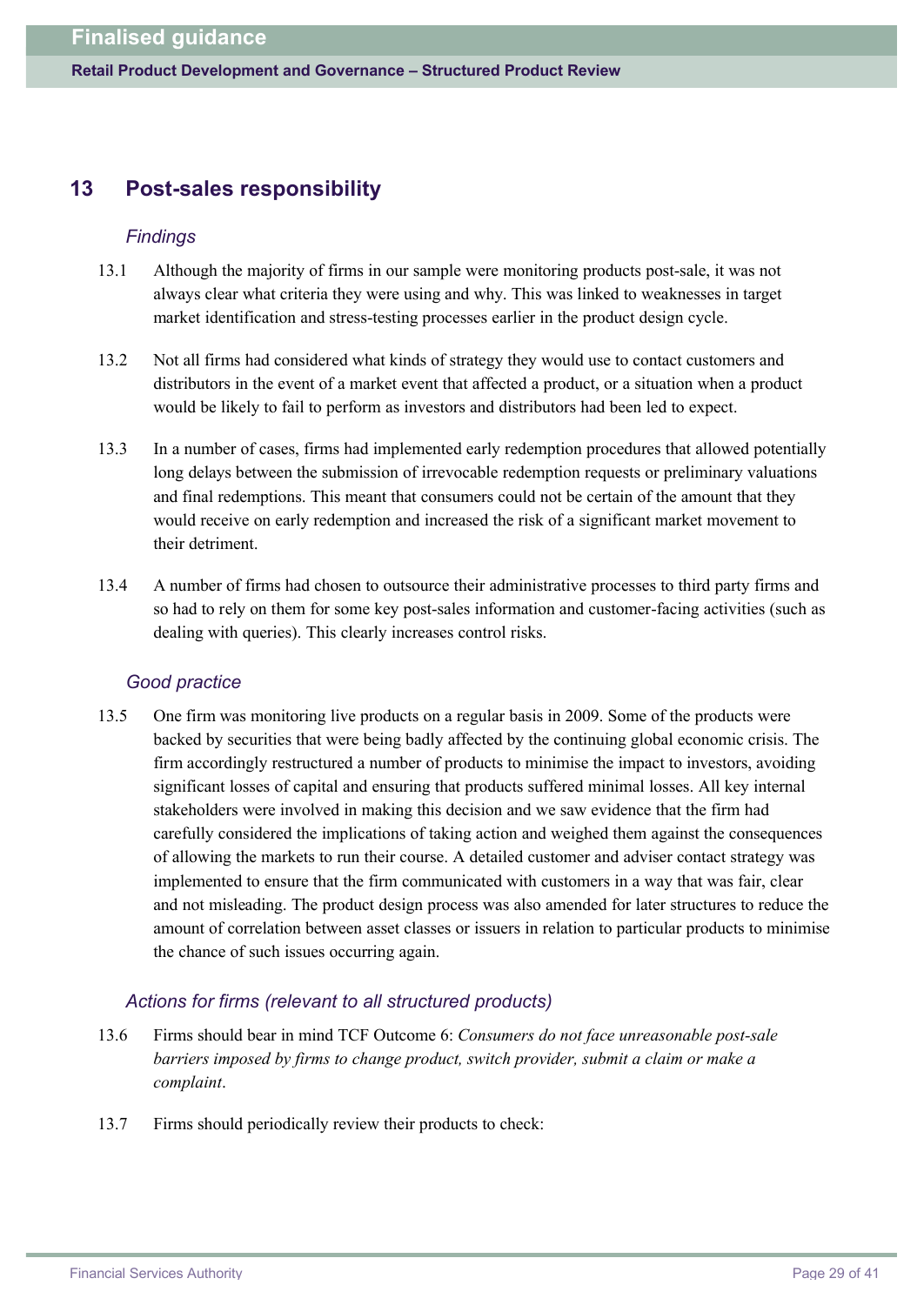- · whether the product is continuing to meet the needs of the target audience that it was designed for; and
- · whether the product's performance will be significantly different from what was originally expected and communicated to the distributor or customer before the sale.
- 13.8 Firms should be able to clearly articulate the criteria that such assessments are made against.
- 13.9 Firms should consider the strategy they would use to contact customers and distributors in the event of a market event that affected a product, or a situation when a product would be likely to fail to perform as investors and distributors had been led to expect.
- 13.10 Firms should use both proactive and reactive post-sale information to make any necessary changes to the product development process, including target market identification and product stresstesting. Post-sales MI such as high levels of cancellations or early redemptions may indicate broader issues such as a lack of consumer understanding of the product or problems in the distribution channel used.
- 13.11 Where a product review discloses issues with a product (such as a mis-match with the needs of the target audience, or a significantly different performance from that advertised), the provider should also consider what action to take for existing customers, such as whether to inform them of the development; whether to restructure the product; or whether (where applicable) to cease marketing further tranches. Firms should clearly assess the likely consequences of each option for customers against the risk of doing nothing. They should also be mindful of the impact that any communication that they make could have, for example the potential for consumers to exit the product early and crystallise any loss.
- 13.12 Firms should ensure that they treat customers fairly throughout the life of a product. In particular, firms should be mindful that customers may wish to exit products early and should put in place redemption mechanisms that allow this to happen smoothly, with minimum uncertainty for consumers. Firms should consider the impact of long delays between submission of redemption requests/valuations and actual redemption calculations to ensure that the time lapse is reasonable and does not place consumers at risk of significant changes to the value of their redemption.
- 13.13 Firms should continue to provide support and help to distributors and customers during the product lifecycle. They should allow sufficient resources to deal with ongoing queries.
- 13.14 We remind firms that they retain regulatory responsibility for activities that are outsourced to third parties. Firms should carry out due diligence when selecting such third parties, and keep performance under regular review, ensuring that both they and the third party have appropriate systems and controls in place to manage and mitigate any relevant risks.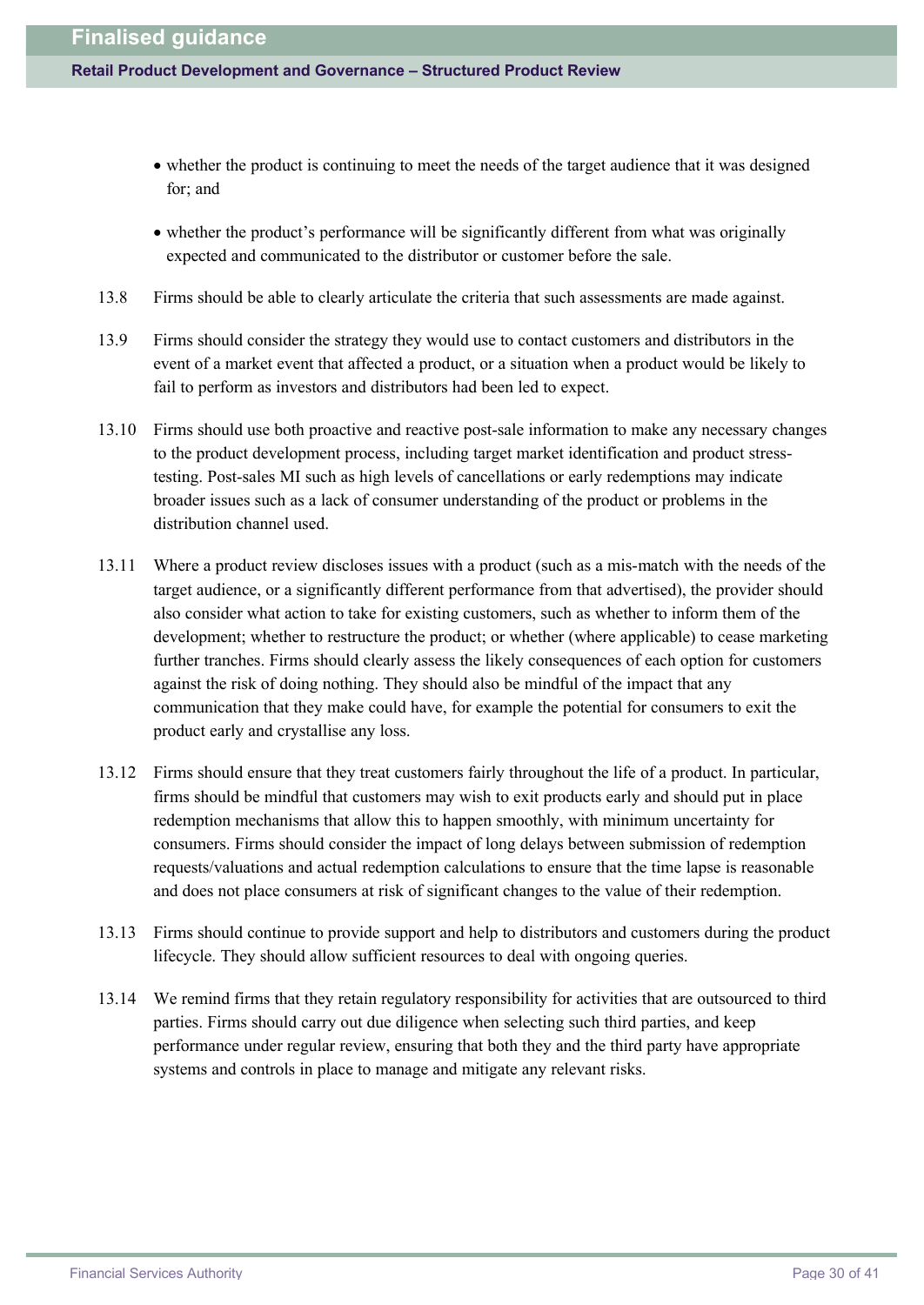#### **Annex 1 Product design and stress-testing**

*Actions for firms – technical aspects of stress-tests (all structured products, except where marked otherwise)*

#### *i) General*

- A1.1 Stress-tests should be forward-looking as well as back-testing, given the limited value of 'past performance'.
- A1.2 Stress-tests should analyse the resilience of the product over its proposed term so that the firm can consider the target market accordingly, including particularly its risk profile.
- A1.3 Where there is a value for money test, such as a comparison with cash, there should be a sufficiently demanding hurdle rate to reflect the opportunity cost of the 'next best' use of the customer's money.

#### *ii) Quantitative modelling (simulation) and collateral management*

- A1.4 Firms should clearly distinguish simulation and stress-testing at the creation of the product from collateral management throughout the life of the product.
- A1.5 **Simulations** should be carried out to understand the expected profitability of the product from the investor's point of view. Since a structured product is constructed with a view to generating different potential outcomes, those same outcomes can be graded in terms of probability.
	- · While a cash comparison tool is appropriate for structured deposits, in the case of an investment product with a more volatile underlying such as equity index, a forecasting measure is more appropriate. There should be a policy determining minimum acceptable thresholds for the positive outcomes.
	- · However, any such simulations (and the policy framework within which they are run) should ensure that there is not an excessive focus on asset classes and indices that have generated high recent returns (and hence have headline returns that are highly marketable to investors), even though these high recent returns may be a sign of potential reversal of the trend of such returns in these same asset classes or indices.
	- · Stress-test assumption sets incorporating correlations between market variables, together with broader economic assumptions, may be useful in establishing such a policy framework. These assumptions should be reasonable, and based on publicly-available data. Firms should establish thresholds on the probability of stressed outcomes that are likely to be acceptable to the target audience.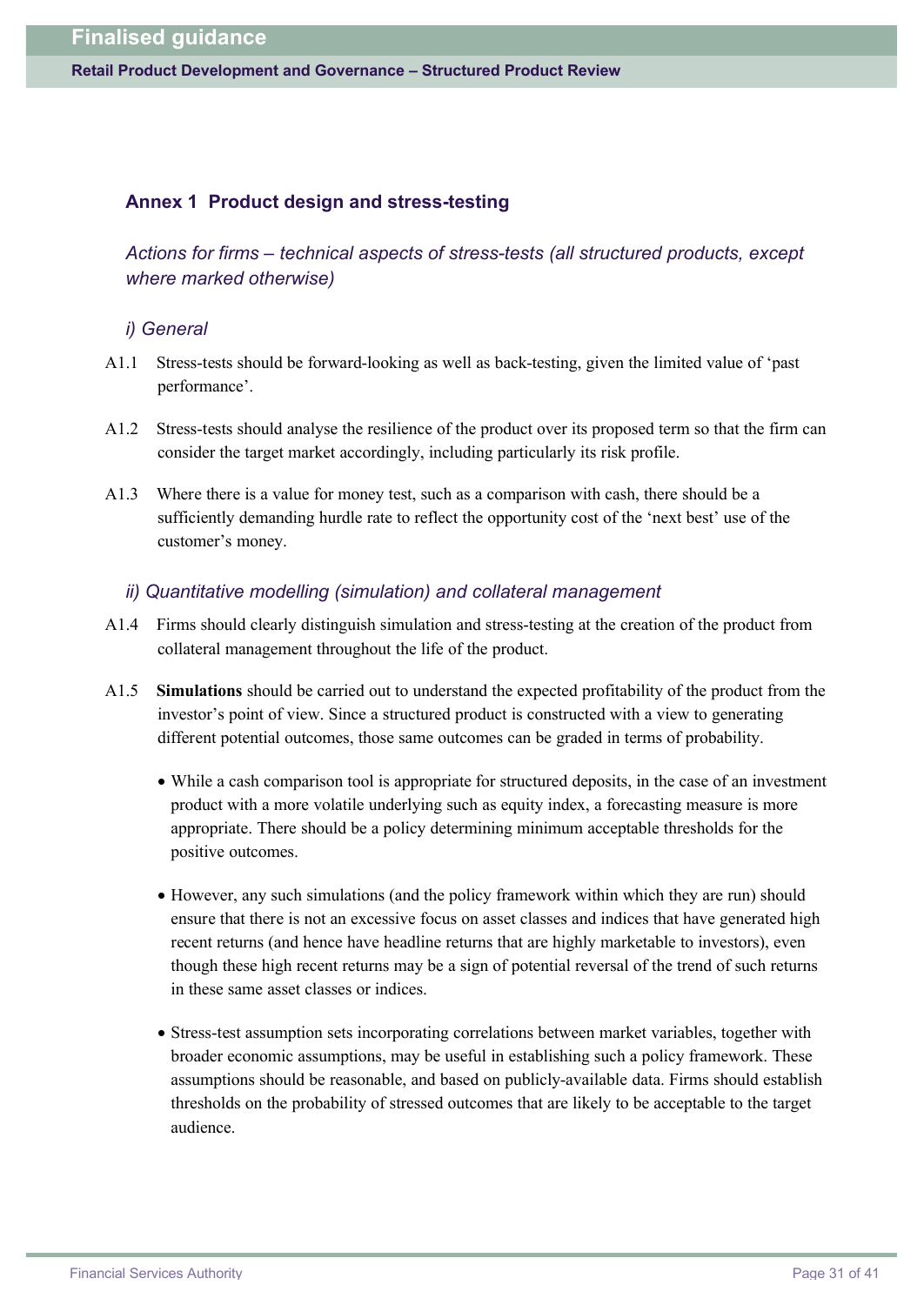#### **Retail Product Development and Governance – Structured Product Review**

- A1.6 **Collateral management (***for structured investment products***)** should form part of robust practice in a firm's prudential risk management and include an ordered, comprehensive, and documented process. In particular, the collateral management for structured products should focus on:
	- · Liquidity: any collateral posted should have transparent pricing, and a settlement cycle no longer than the date of expiration of the product and/or in line with redemption dates. The assets should be easily convertible into cash at those key dates. The greater the actual or potential maturity mismatch between the collateral and the redemption dates of the product, the more important it is to ensure liquidity in the underlying collateral.
	- · Valuation: collateral must be capable of being valued independently of the structure of the product, although in relation to the liabilities embedded by the issuing institution.
	- · Issuer credit quality: the credit quality of the collateral issuer is an important element. The firm's internal policy should require minimum credit quality requirements (e.g. minimum credit ratings) of the instruments, and require the revision of haircuts in certain circumstances (e.g. downgrade of the issuer credit rating) in the event of downgrades. The credit quality should be monitored continually and not just at issuance.
	- · Credit support annexes: any credit support annex (CSA), be it a 'one-way' or 'two-way' CSA, should ensure that collateral is posted to the product by the hedge counterparty and/or seller of the product, and that this collateral posting covers both the principal component of the product (in case, for example, the value of the collateral declines due to deterioration in credit quality) and also the return component of the product (in case, for example, the derivative that provides the pay-off to investors becomes in-the-money to the product).
	- · Segregation: the collateral backing the product should also be appropriately segregated via the legal structure of such product, so that it could not fall into the bankruptcy estate of the seller of the product provider, thus rendering ineffective the product's capital protection.
	- · Asset concentration: firms should embed some limits on asset concentration (for instance, limiting concentration in any one issue, sector or country, where this would introduce excessive credit risk), use prudent discount rates for valuation, and ensure they identify specific operational and legal risks.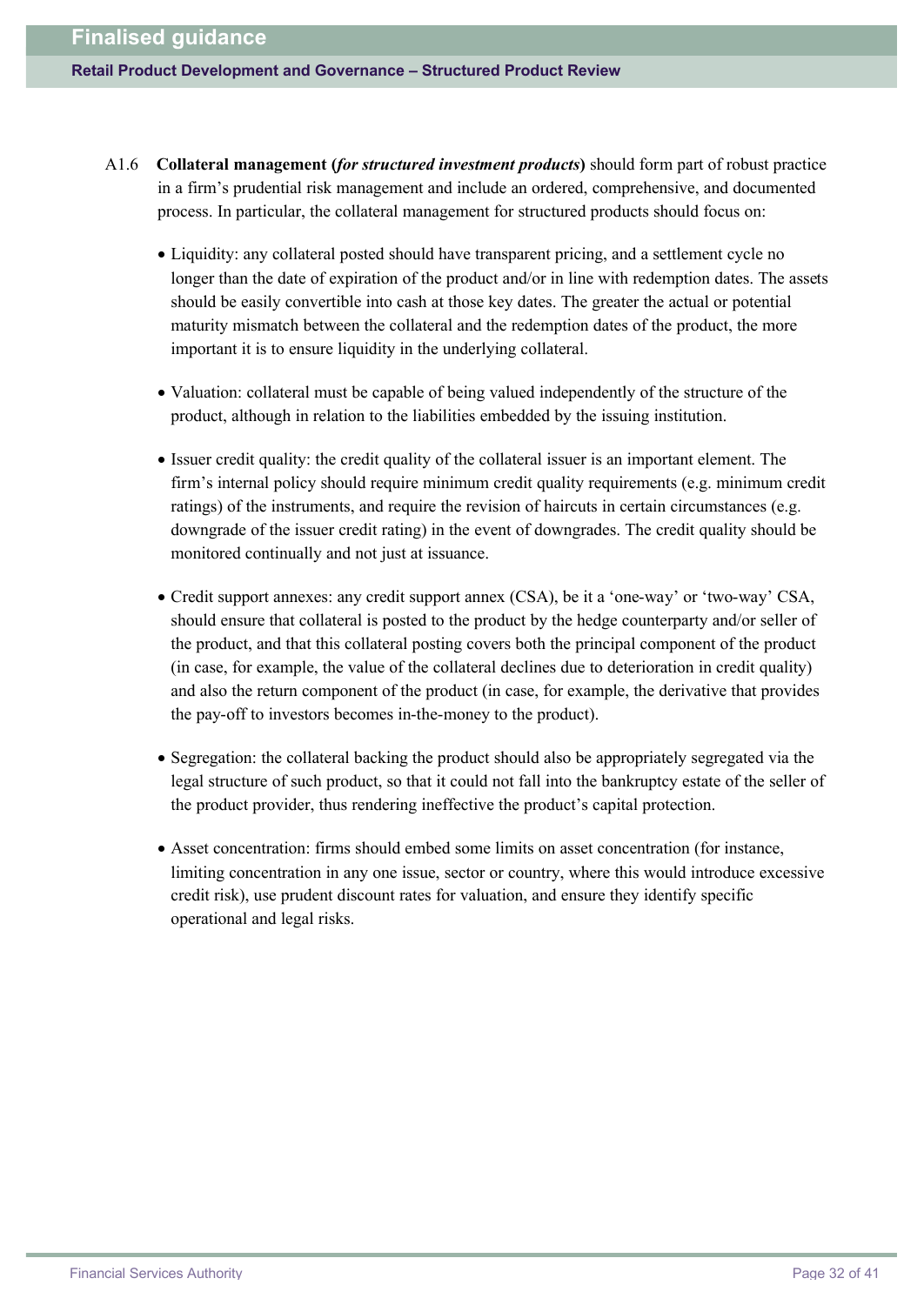#### **Annex 2 Contract terms**

- A2.1 The Unfair Terms in Consumer Contracts Regulations 1999 (the Regulations) apply to standardform consumer contract terms which have not been individually negotiated with consumers. The Regulations apply to contracts entered into since 1 July 1995 and, under the Regulations, unfair terms are unenforceable against the consumer.<sup>26</sup> The FSA is a qualifying body under the Regulations and, as such, can challenge firms that use unfair terms and/or terms that are not written in plain and intelligible language.
- A2.2 Ultimately, only a court can determine the fairness of a term and, therefore, we do not recommend terms that have been revised by a firm to address our concerns as being definitely fair. We cannot approve terms for the purposes of the Regulations; it is for firms to make an assessment of the fairness of their terms and conditions under the Regulations and in the context of the product or service in question. It is important to bear in mind that wording that is fair in one particular agreement is not necessarily fair in another.<sup>27</sup>

#### **Terms reviewed**

- A2.3 We have identified terms within a review of structured products contracts that we consider are likely to be unfair under Regulation 5 and/or are not, in our view, expressed in plain and intelligible language in accordance with the requirements of Regulation 7.
- A2.4 We have reviewed the terms and conditions of four of the seven firms which formed part of this overall review. The particular sample was selected as it provided a good range of the types of products in this area and the issues that may arise with the fairness of terms in the structured product market. This review focuses on key issues of concern and is not intended to be a definitive review of all terms and conditions in use across the structured product market. Firms are responsible for assessing the fairness of the terms in their contracts, in accordance with applicable legislation and FSA Rules.

<sup>&</sup>lt;sup>26</sup> The overarching test of fairness is in Regulation 5 and provides that a term will be unfair if "contrary to the requirement" of good faith, it causes a significant imbalance in the parties' rights and obligations arising under the contract to the detriment of the consumer."

Regulation 7 states that a firm "shall ensure that any written term of a contract is expressed in plain, intelligible language" and "if there is doubt about the meaning of a written term, the interpretation which is most favourable to the consumer shall prevail."

 $27$  Our views in this communication are not Handbook text and do not constitute general guidance on rules under FSMA. It reflects our view of the statutory obligations that have existed under the Regulations since 1995 and existing regulatory obligations rather than adding to them. The views here are not of themselves enforceable against firms, but we would expect to have regard to them when exercising our powers under the Regulations. For further information about the FSA's view of its powers under the Regulations, please see the information in the Unfair Contract Terms Regulatory Guide (UNFCOG).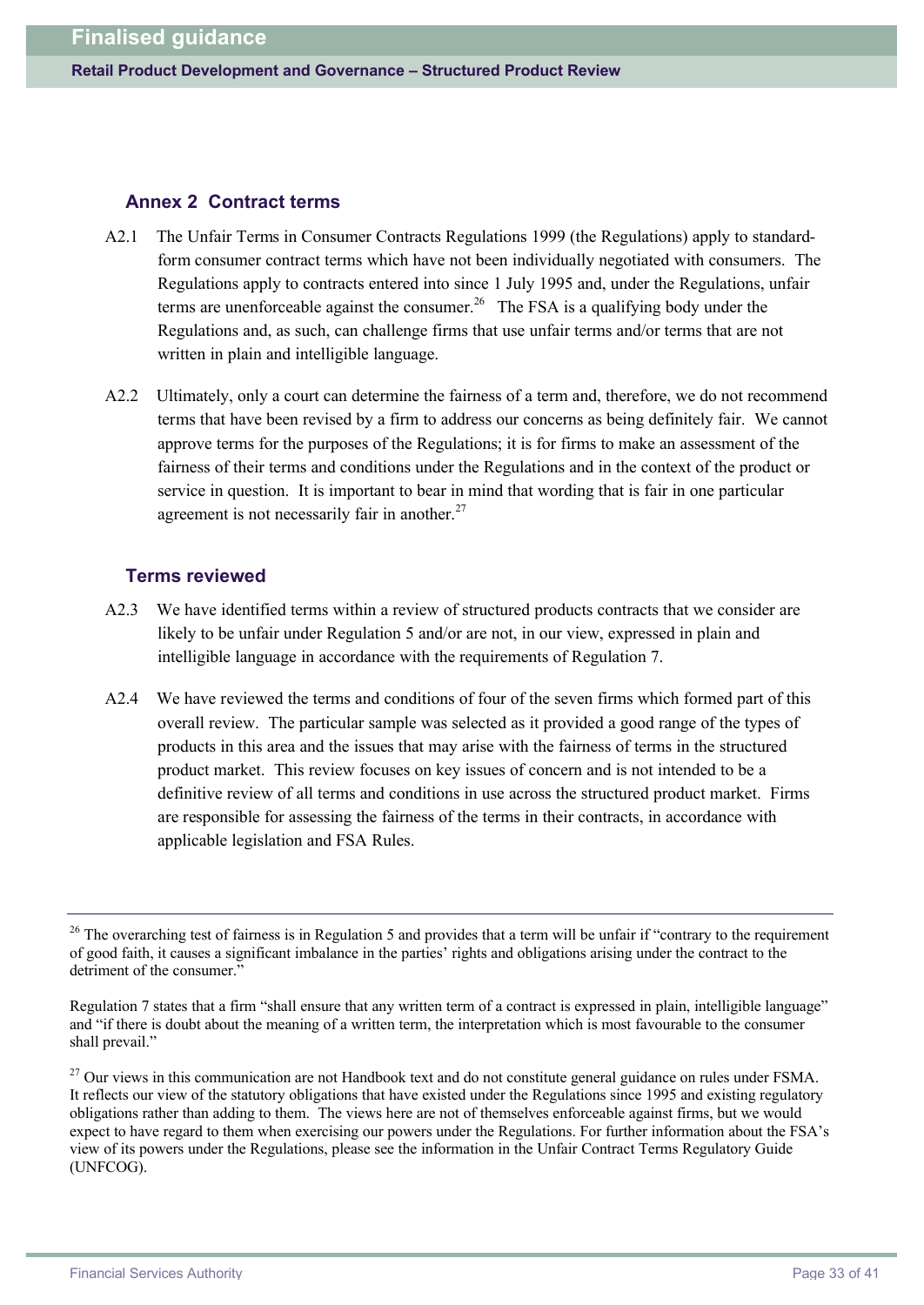- A2.5 We focused our review on three types of terms<sup>28</sup>:
	- exit terms;
	- termination terms; and
	- variation terms.

### **Exit terms**

- A2.6 As part of our review, we noted that, broadly, there were two types of exit terms in structured products contracts which had particular potential to be unfair:
	- 1. terms that required a consumer to pay a fee in order to exit the contract early; and

2. terms which provided that, on exit by a consumer, the firm would sell the underlying securities in the structured product and refund the proceeds of the consumer's investment to the consumer.

A2.7 For the purposes of this communication, references to 'Exit Charges' should be taken as references to both (1) and (2) above.

#### *Key findings*

- A2.8 Firms did not always make clear in the terms and conditions how the Exit Charges would be calculated. We considered that such terms were likely to be unfair, as they resulted in uncertainty for consumers and appeared to allow a wide discretion for firms to determine how much should be paid to consumers on exit. We considered that this could cause detriment to consumers as they might receive an amount lower than they had been led to expect.
- A2.9 In the contracts of some firms, the terms and conditions relating to a consumer's ability to exit the contract (and the potential charges and/or losses associated with this exit) were spread out across the contract, resulting in it being necessary for the consumer to look at several terms and conditions in order to understand the position. We considered that this could result in the terms not being plain and intelligible.
- A2.10 Generally, a consumer could exercise their right to exit in a variety of different circumstances. For example, a consumer could opt to exit the contract entirely. Some firms also offered the option for consumers to withdraw or transfer part of their investment. It was not always clear whether all such circumstances would trigger an exit fee and result in a consumer paying an exit

<sup>&</sup>lt;sup>28</sup> Although we have focused our review on these terms, this does not mean that we consider all other contractual terms in structured products contracts to be unlikely to be unfair and we recommend that these are regularly reviewed in line with the Regulations and any undertakings and guidance published on the FSA's website. Following this communication, firms may wish to consider conducting a wider review of their terms and conditions in order to satisfy themselves that these are not unfair.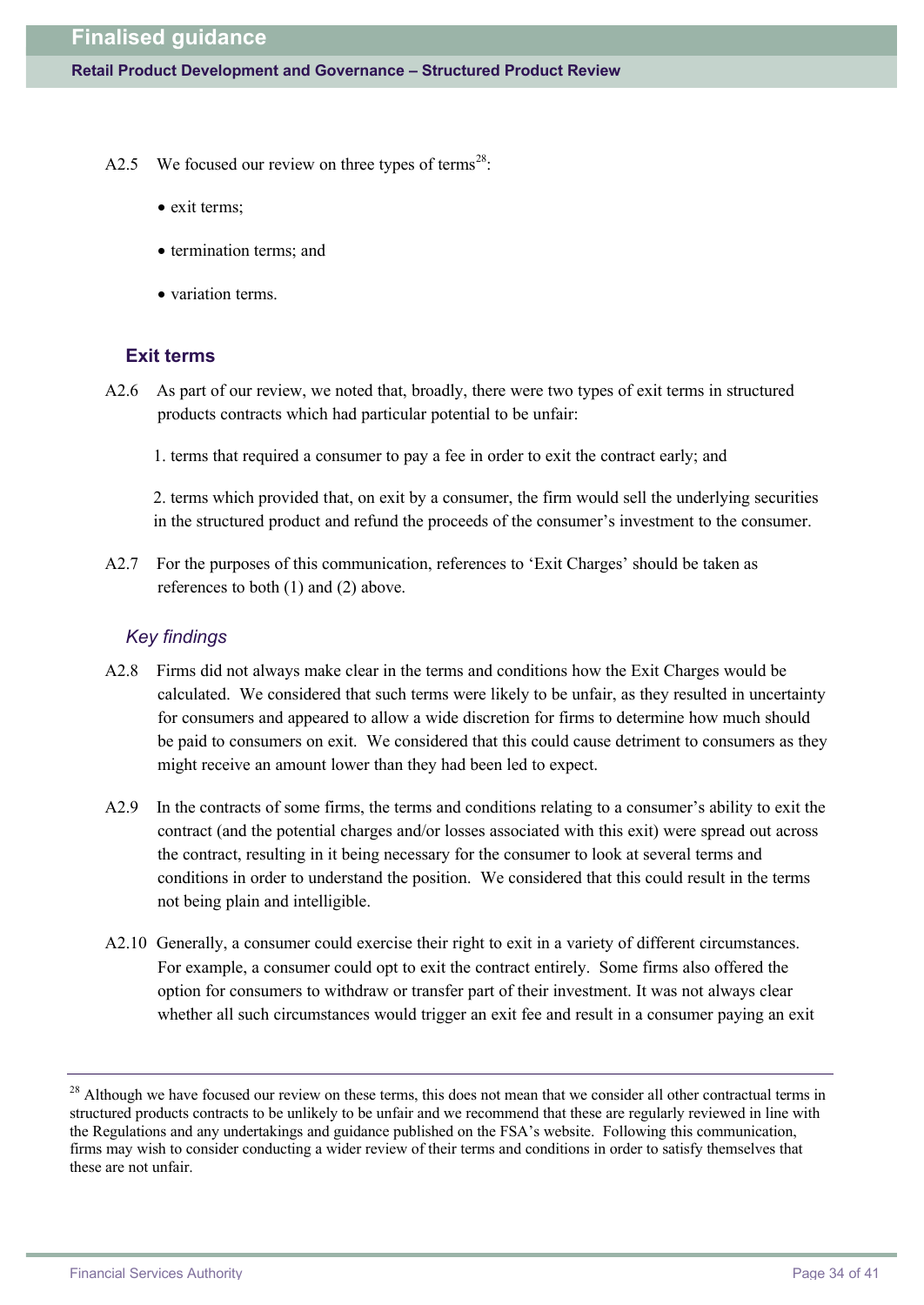charge and/or result in a loss for the consumer as a result of the firm selling securities at a lower value than the price of the consumer's initial investment.

#### *Key messages*

- A2.11 We consider that firms could do more to make their exit terms less likely to be unfair and more plain and intelligible under the Regulations. Of course we are aware that the nature of the products and the potential fluctuations in the market may enable a firm to form the view that it is not possible to specify the exact level of charge that a consumer may incur. Nonetheless, where a precise charge cannot be stated, we would expect the term to make it clear how it will be set, perhaps, for example, by setting out the factors that may be taken into account when calculating an exit fee<sup>29</sup>.
- A2.12 Placing information about a particular type of term (for example terms relating to termination of the contract) in one section in the contract is more likely to make terms plain and intelligible to consumers.
- A2.13 Firms should consider the various circumstances in which early exit may be triggered under the terms (such as partial withdrawal and transfer) and ensure that the consequences of this are clearly set out and are plain and intelligible to consumers.

### **Termination terms**

#### *Key findings*

A2.14 Some firms provided themselves with broad discretion to terminate the contract for a consumer's breach of the agreement. This right to terminate did not appear to depend upon the seriousness of the consumer's breach, which we considered is likely to be unfair under the Regulations. This is because, in our view, the terms setting out this right gave too much power to firms to terminate the contract for a relatively minor breach of contract, thereby creating a significant imbalance in the parties' rights and obligations to the detriment of the consumer.

#### *Key messages*

A2.15 Where a term provides a firm with discretion to terminate a contract following a breach of the terms and conditions by a consumer, we consider that this discretion should be causally linked to the materiality of the consumer's breach<sup>30</sup>.

## **Variation terms**

<sup>30</sup> See the National Australia Bank Undertaking, published in January 2009: [http://w](http://www.fsa.gov.uk/pubs/other/undertaking_nab.pdf)[ww.fsa.gov.uk/pubs/other/undertaking\\_nab.pdf](www.fsa.gov.uk/pubs/other/undertaking_nab.pdf)

 $\frac{29}{29}$  See further the OFT Guidance on Unfair Contract Terms, September 2008.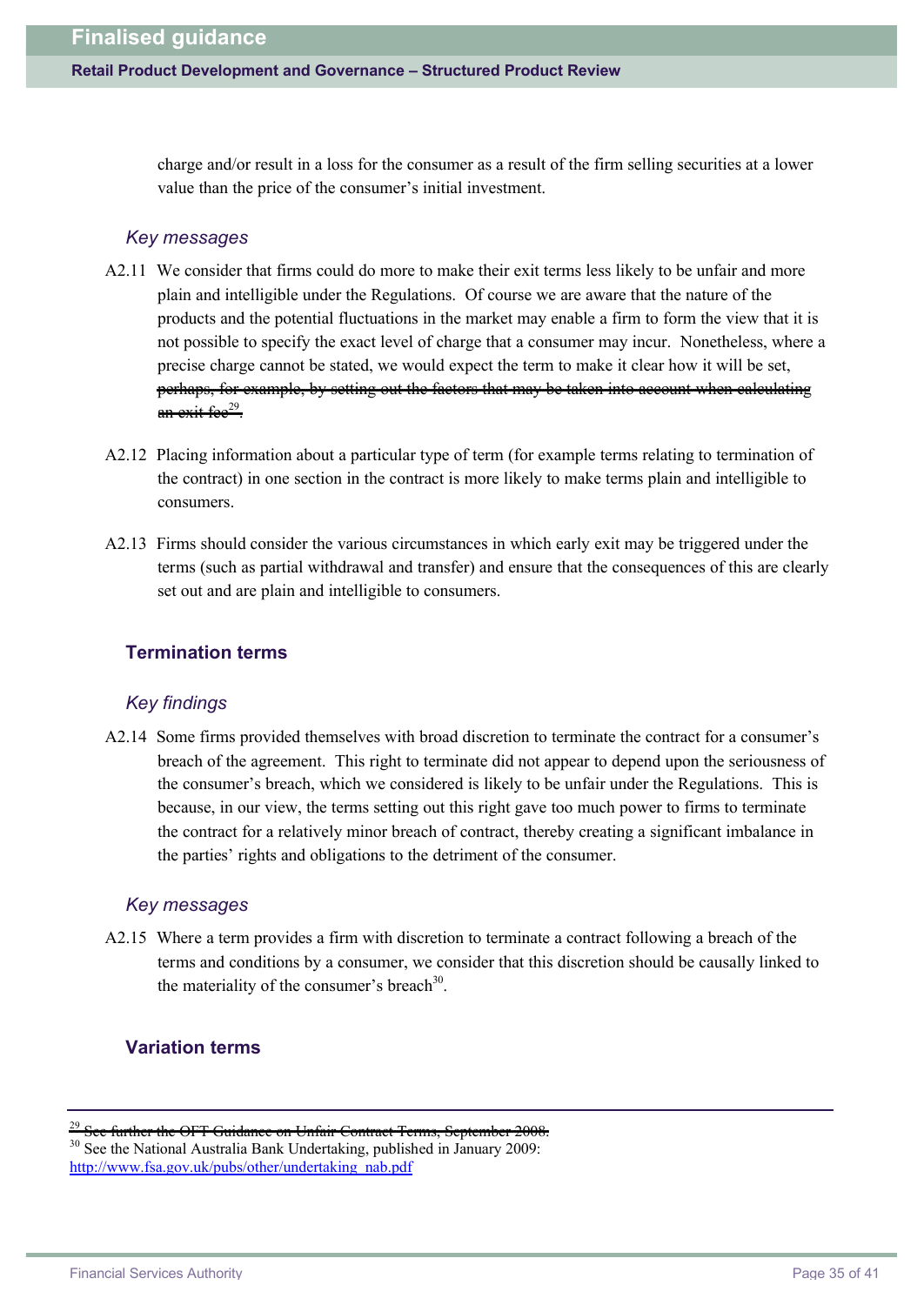#### *Key Findings*

The FSA has already published a Statement of Good Practice in relation to the drafting of variation terms<sup>31</sup> by financial services firms in general and so we variation terms in the structured product market in great detail. We note that Schedule 2, paragraph 1(j) of the Regulations indicates that a term may be regarded as unfair if it allows the firm to change unilaterally the terms of the contract, without specifying a valid reason. We noted, as part of our review, that some firms had variation terms that did not reflect the position as set out in our Statement of Good Practice.

#### *Key messages*

- A2.17 Schedule 2 of the Regulations indicates that a variation clause is less likely to be regarded as unfair if it can only be made with a valid reason specified in the contract and we would expect firms to have due regard to this when drafting contract terms. However, as mentioned in our Statement of Good Practice, we consider that fairness should be assessed in light of the Regulations as a whole and, for example, just specifying a valid reason in the contract may not go far enough towards satisfying the test of fairness. It may also be necessary, for example, to provide for notice to consumers that a change has been, or will be, made. Therefore, in circumstances where it is possible to give notice, firms may wish to provide in their contracts that they will do so, in order to further mitigate the risk of terms being likely to be unfair.
- A2.18 We also expect firms, as part of their systems and controls and as a matter of good practice, to review the undertakings and guidance on the FSA's website regularly.

# **Information contained in the terms and conditions and any accompanying brochure**

#### *Key findings*

A2.19 We noted that some firms set out more detailed information about their structured product in a brochure that accompanied the terms and conditions, rather than in the terms and conditions themselves. We also noted that, in some instances, the terms and conditions referenced particular sections from the brochure. In such circumstances, the brochure is likely to form part of the contract between the consumer and the firm, with the result that all or part of a firm's brochure may become assessable for fairness under the Regulations.

#### *Key messages*

A2.20 Where a firm intends that provisions in the brochure should be part of a contract, the link and/or the reference to the relevant section of the brochure should be clearly set out within the terms and conditions. In relation to whether the brochure then becomes assessable under the Regulations, a

<sup>31</sup> <http://fsahandbook.info/FSA/html/handbook/UNFCOG>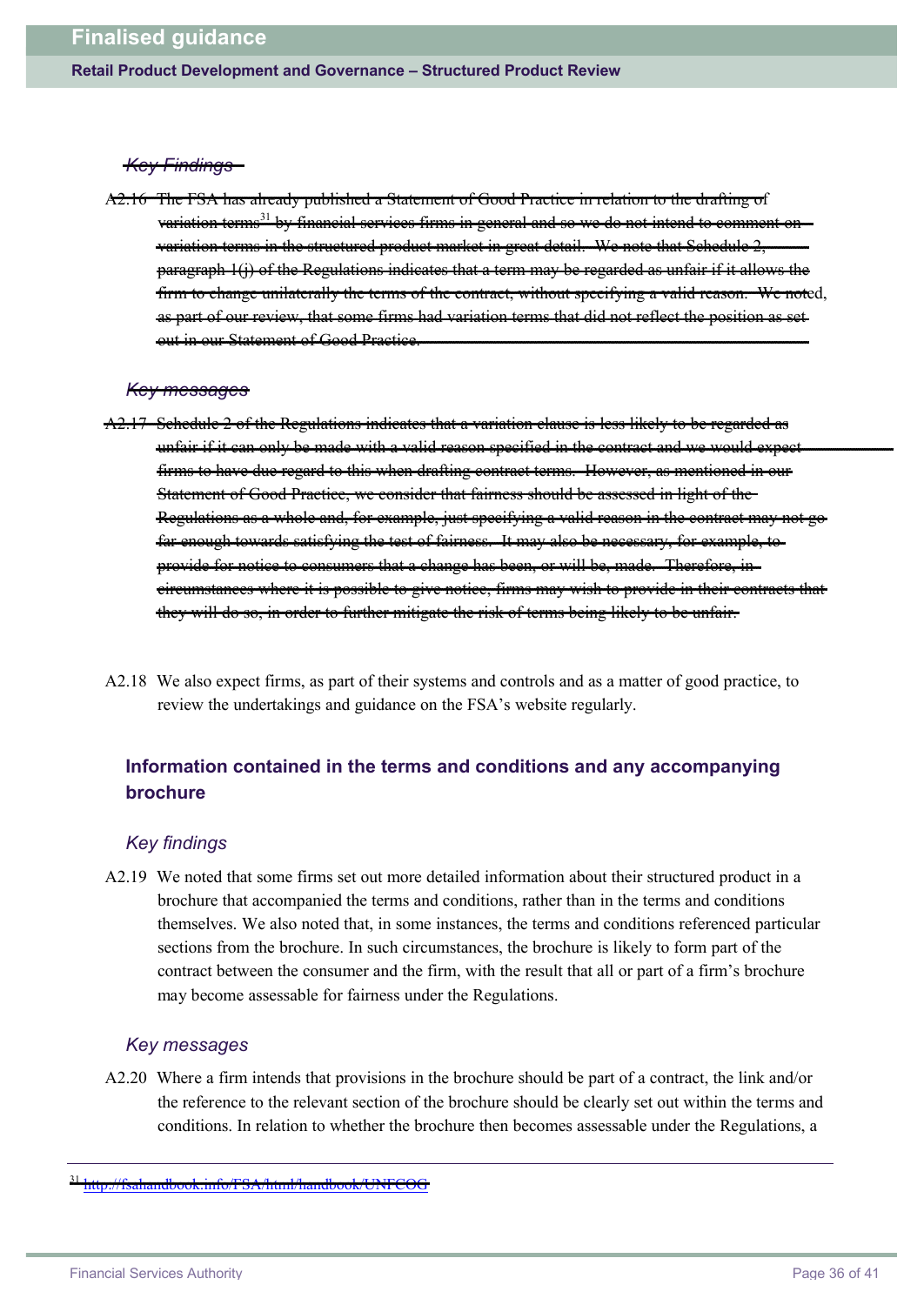# **Retail Product Development and Governance – Structured Product Review**

firm may wish to bear this in mind when drafting terms and conditions and/or any accompanying brochures.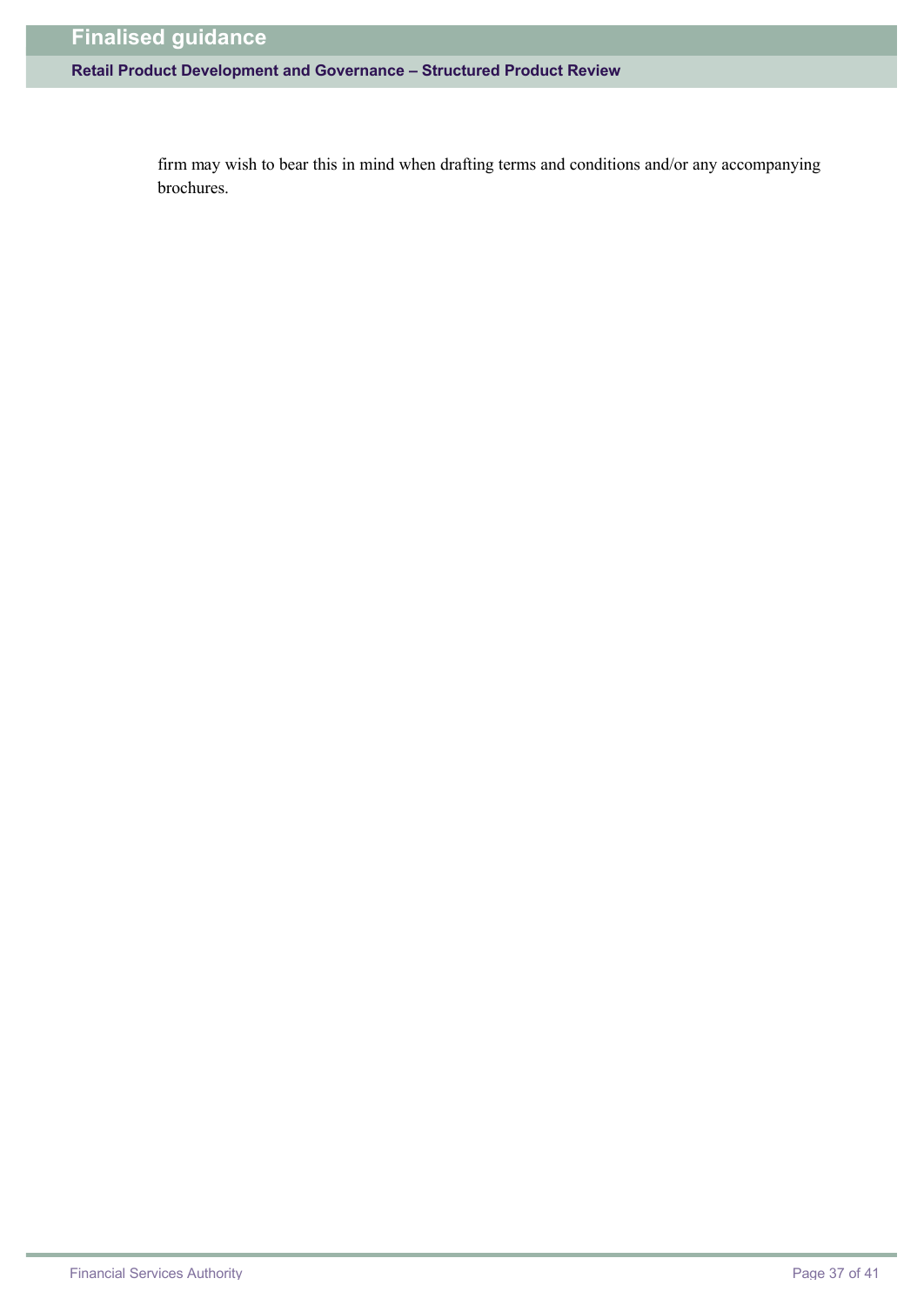### **Annex 3 Prospectus Rules**

#### *Requirement for a prospectus*

- A3.1 The Prospectus Directive (PD) is the European legislation that sets out when a prospectus has to be produced when securities are offered to the public. FSMA and FSA rules transpose these requirements into UK legislation. Broadly speaking, when an issuer seeks admission to trading on any EU-regulated market of its securities, or where a body makes a public offer of securities, it must produce a prospectus that must be approved by the relevant national competent authority.
- A3.2 The obligation applies to defined categories of transferable securities, including shares in companies, bonds, and certain options, warrants and derivatives. An offer to the public is defined as a communication in any form giving sufficient information on the terms of the offer and the securities to be offered to enable investors to decide to purchase or subscribe for the securities.
- A3.3 Both the definitions of public offer and of transferable securities are very wide, and it is often the case that a marketing of a structured product represents a public offer of transferable securities.
- A3.4 In the UK the FSA performs the role of the competent authority for the purposes of the PD. The FSA's Prospectus Rules set out rules governing the process for approval and reproduces the requirements for the contents of a prospectus that are set out in an EU Regulation.
- A3.5 There are certain exemptions from the requirement to produce a prospectus, including exemptions for small offers, offers to professional investors and offers in wholesale size. The details can be found in s.86 and Schedule 11A of FSMA.
- A3.6 Experience shows that there are some important features of the PD regime that structured product providers need to be reminded of. Firstly, any person offering securities to the public may need to produce a prospectus, even if they are not the issuer of the securities. Secondly, as previously highlighted in the communication issued on structured products in October 2009, we disagree with the analysis put forward by certain structured product providers that withholding certain information (such as the name of the underlying issuer of securities that back the structured product) means there is no public offer.
- A3.7 We would strongly urge firms to seek legal advice if they are in doubt over the requirement to produce a prospectus.

#### *Ability to rely on a prospectus*

- A3.8 A prospectus is produced for a specific purpose (which will be described within the document) and is only valid for a limited period of time (PR 5.1).
- A3.9 A distributor may be able to rely on a prospectus prepared by the issuer if has the consent of the issuer in doing so. The circumstances in which this may be possible are described in Q.56 of the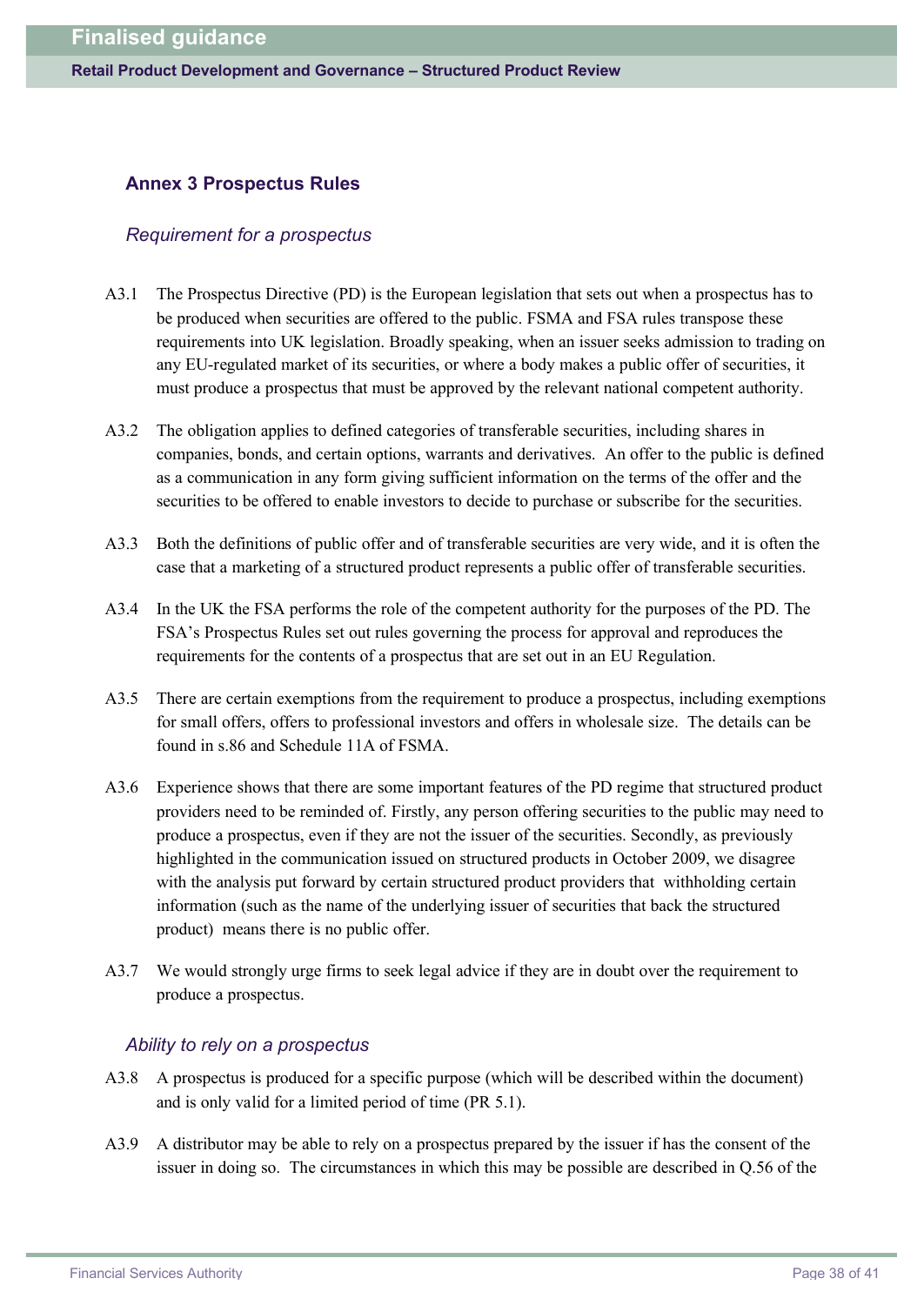Q&A document of the prospectus directive produced by the European Securities Market Authority<sup>32</sup>. Ordinarily a promoter/distributor would be explicitly named in the prospectus itself. These requirements, which relate to what are known as retail cascade offers, will be formalised by amendments to the Prospectus Directive which are expected to be implemented in the UK by July 2012.

- A3.10 It is also important that the actual offer conducted is described in the prospectus. For example, one could not rely on a prospectus to conduct an offer when that prospectus was produced solely for the admission to trading of the securities in question (and the offer is not described in the document).
- A3.11 Depending on the structure of the offer, the distributor and its directors may be responsible for the contents of the prospectus.
- A3.12 Where a prospectus was produced in another EU jurisdiction, we would also highlight the need for certain formal steps (known as "passporting") to be followed before it can be used to conduct an offer in the UK.

#### *Marketing*

- A3.13 Where a prospectus is required, advertisements for the securities must be consistent with the information in the prospectus and must highlight the availability of the prospectus (see PR 3.3.2 R and 3.3.3G).
- A3.14 Some, but not all advertisements relating to prospectuses are exempt from the financial promotion regime, provided they meet certain conditions<sup>33</sup>.
- A3.15 Where a prospectus is required, advertisements for the securities must be consistent with the information in the prospectus and must highlight the availability of the prospectus (see PR 3.3.2 R and 3.3.3G). Where a firm is subject to both MiFID and the PD it will need to comply with both the MiFID information rules in COBS 4 and the prospectus advertising rules in PR.

#### *Forthcoming changes*

- A3.16 We would also like to highlight the changes that are being introduced as a result of the PD Amending Directive (Directive 2010/73 EU) which is expected to be fully implemented in the UK by July 2012. As mentioned above, the PD Amending Directive formalises the requirements for retail cascade offers, i.e. a situation where a security issued by one person is sold on by another.
- A3.17 The PD Amending Directive also changes some of the exemptions, for example increasing the size of an offer that may be made without a prospectus and raising the threshold above which an offer may be exempt because it is considered to be of wholesale size.

<sup>32</sup> [http://w](http://www.esma.europa.eu/)[ww.esma.europa.eu/](www.esma.europa.eu/)

<sup>33</sup> Article 71 FSMA 2000 (Financial Promotions) Order 2005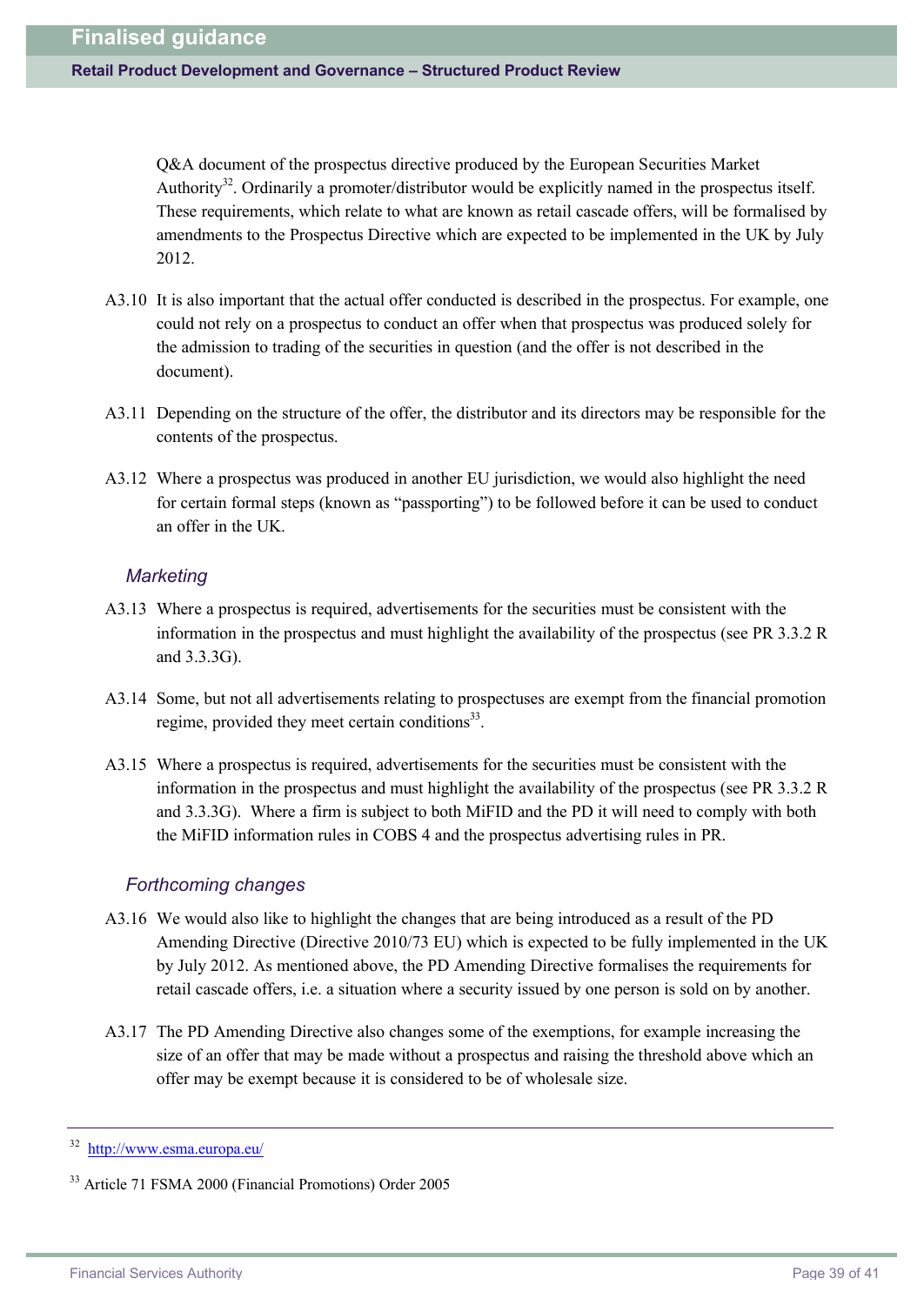# Annex 4 Rule references<sup>34</sup>

| <b>Section</b>                                          | Provides guidance on application of:     |
|---------------------------------------------------------|------------------------------------------|
| <b>Business models</b>                                  | Principles 2, 3, and 6                   |
|                                                         | <b>SYSC 3.1.1R</b><br><b>SYSC 4.1.1R</b> |
| Product approval procedures                             | Principles 2, 3, 6 and 8                 |
|                                                         | <b>SYSC 3.1.1R</b><br><b>SYSC 4.1.1R</b> |
| <b>Product development</b>                              |                                          |
| Identification of target markets and idea<br>generation | Principles 2, 3 and 6                    |
| Design and development of product features              | Principles 2, 3 and 6                    |
|                                                         | <b>SYSC 3.1.1R</b><br><b>SYSC 4.1.1R</b> |
| Stress-testing and modelling                            | Principles 2, 3 and, 6                   |
| Marketing – distribution and<br>communications          |                                          |
| Selection and monitoring of distribution<br>channels    | Principles 2, 6 and 7                    |
|                                                         | <b>SYSC 3.1.1R</b><br><b>SYSC 4.1.1R</b> |

<sup>&</sup>lt;sup>34</sup> The table needs to be read in the light of the particular applicability of the rules to different firms and different products (for example, in section 2 the reference to P8 relates only to the fourth bullet of the first action).